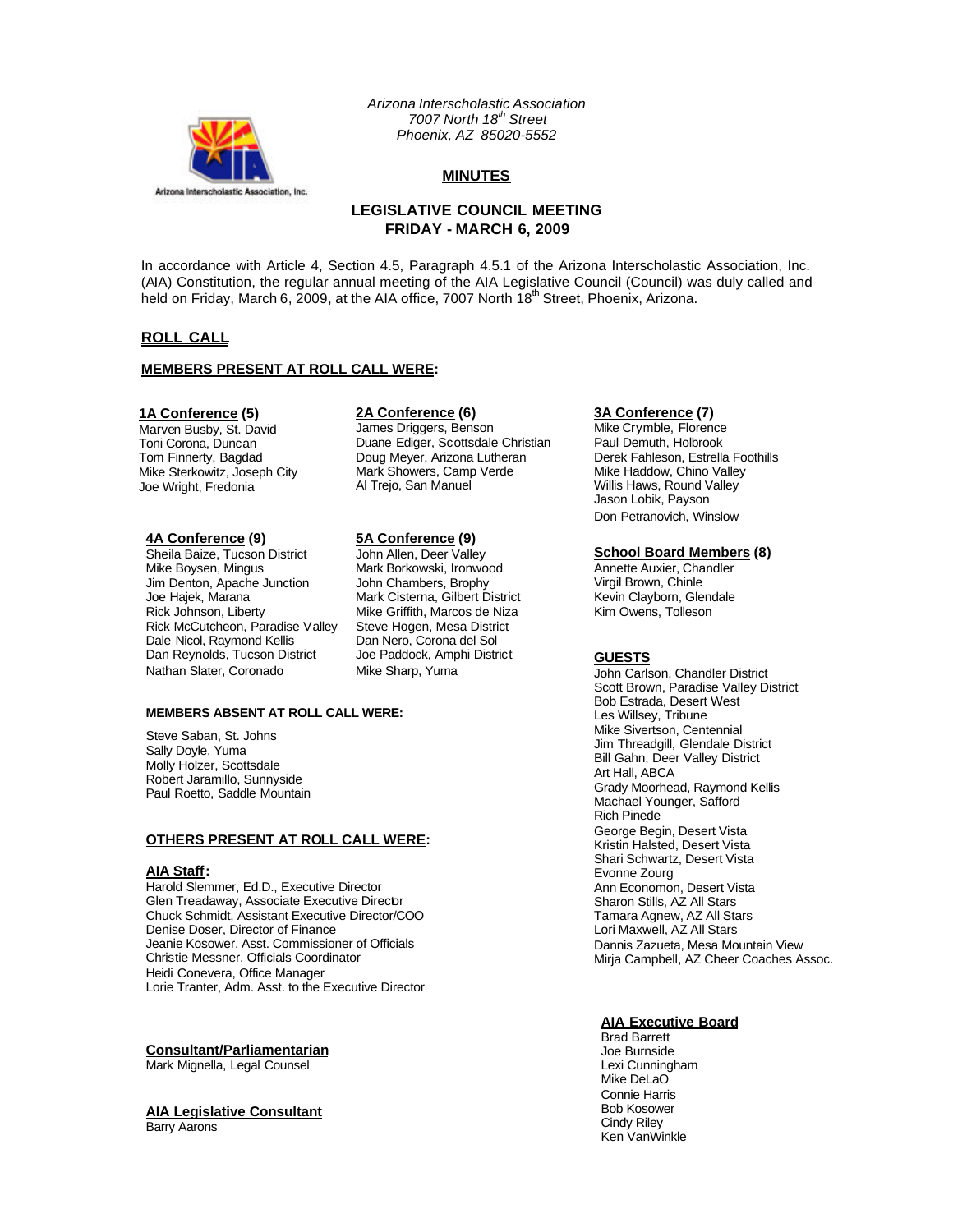### **Legislative Council Minutes March 6, 2009**

After completion of roll call, Chairman Harris introduced all others present and outlined procedures to be observed during the meeting. She reminded the Council Members that Article 5, Section 5.2 of the AIA Constitution stipulates that a two-thirds (2/3) vote of the total Council membership (29 members) is required to amend the AIA Constitution and that a two-thirds (2/3) vote of the members present at a duly called meeting is required to amend the AIA Bylaws. Chairman Harris continued by stating that Article 4, Section 4.5 of the AIA Constitution stipulates that a quorum must be present at a meeting for the transaction of business, a quorum being two-thirds (2/3) of the total membership. She concluded that a quorum was present since roll call reflected that 39 of the 44 Council Members were present. It was also determined, based upon the 39 members present, that a vote of 26 would be required for adoption of amendments to the AIA Bylaws. Chairman Harris then reminded the Council that in accordance with Article 4, Section 4.5, Paragraph 4.5.5 of the AIA Constitution, proxy votes couldn't be accepted.

### **APPROVAL OF MINUTES**

On a motion duly made by Willis Haws and seconded by Joe Wright, the minutes for the March 7, 2008 meeting were approved by a unanimous vote.

### **APPROVAL OF AGENDA**

Before entertaining a motion to approve the agenda for the March 6, 2009 meeting as presented, Chairman Harris called for any requests for additions or deletions to the agenda.

MOTION WAS MADE BY SHEILA BAIZE AND SECONDED by DEREK FAHLESON TO DELETE AGENDA ITEMS #17 & #18. **MOTION PASSED (Votes Cast: Yes-39; No- 0; Abstain-0)**

**AGENDA WAS APPROVED AS AMENDED. (Votes Cast: Yes-39; No-0; Abstain-0)**

### **EXECUTIVE DIRECTOR REPORT**

Dr. Slemmer recognized Don Petranovich. Mr. Petranovich was awarded the NFHS Coach of the Year Award.

Dr. Slemmer reported on the AIA Strategic Plan. His update included the following:

- Mentioned the book "Our Iceberg Is Melting" written by John Kotter.
- $\triangleright$  The strategic plan/vision for the AIA is intended for the next 2-5 years.
- $\triangleright$  Goals & Objectives of the Operations Sub-Committee strategy & status
- $\triangleright$  Goals & Objectives of the Fiscal Sub-Committee strategy & status
- Goals & Objectives of the Statewide-Presence Sub-Committee strategy & status

Dr. Slemmer introduced Barry Aarons, AIA Legislative Consultant, who facilitated the AIA Strategic Plan. Mr. Aarons provided the Legislative Council with an update regarding our current economic situation. His report included the following:

- $\triangleright$  the state of Arizona has a 3 billion dollar deficit 1/3 less money
- $\triangleright$  funding for education is concerning will be painful
- $\triangleright$  explained what created the great depression<br> $\triangleright$  touched on the foreclosure economy
- touched on the foreclosure economy
- $\triangleright$  the possibility of a future sales tax increase<br>  $\triangleright$  the new Governor
- $\ge$  the new Governor<br> $\ge$  Prop 105
- $\triangleright$  Prop 105<br>  $\triangleright$  spending
- $\geq$  spending cuts<br> $\geq$  the budget pro
- the budget process should have a new budget by the end of April
- $\triangleright$  the Senate up until now has only dealt with the budget<br>  $\triangleright$  market has not bottomed out vet
- market has not bottomed out yet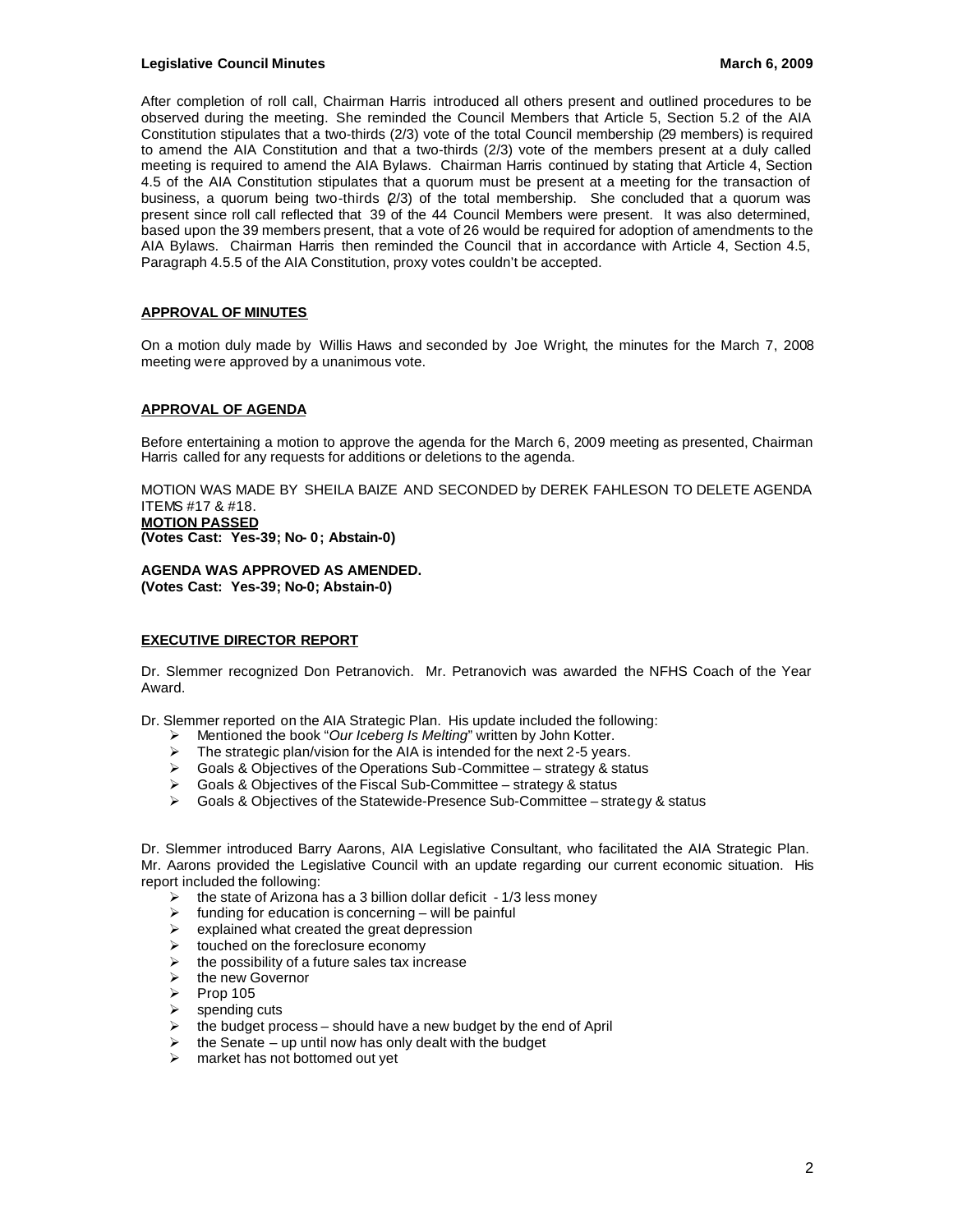MOTION WAS MADE BY KIM OWENS AND SECONDED BY MARVEN BUSBY TO DISPENSE WITH THE FORMALITY OF VOTING ON CALLS FOR THE QUESTION DURING THE COURSE OF THE MARCH 6, 2009 LEGISLATIVE COUNCIL MEETING – APPROVED BY A UNANIMOUS VOTE. **MOTION PASSED (Votes Cast: Yes-39; No-0; Abstain-0)**

################################################################

## **DUTIES & RESPONSIBILITIES**

**AIA EXECUTIVE BOARD** – PROPOSED AMENDMENT

Amend AIA Bylaws: Article 1 Philosophy, Objectives & Duties, Section 1.5 Duties and Responsibilities, Paragraph 1.5.2 (Page 2)

### *(Insert New Text)*

### **ARTICLE 1 – PHILOSOPHY, OBJECTIVES AND DUTIES**

- **1.5 DUTIES AND RESPONSIBILITIES -** The duties and responsibilities of the AIA shall be as follows:
	- 1.5.2 The Corporation shall abide by all laws and requirements relating to nonprofit corporations **and shall make all reasonable efforts to operate in compliance with generally accepted accounting principles.**

MOTION WAS MADE BY KIM OWENS AND SECONDED BY KEVIN CLAYBORN TO ADOPT THE PROPOSAL AS PRESENTED. **MOTION PASSED (Votes Cast: Yes-39; No-0; Abstain-0)**

################################################################

### **DUTIES OF THE AIA EXECUTIVE BOARD**

#### **AIA EXECUTIVE BOARD** – PROPOSED AMENDMENT

Amend AIA Bylaws: Article 6 Executive Board, Section 6.5 Duties of the AIA Executive Board, Paragraph 6.5.9 (Page 14)

*(Delete as Indicated and Insert New Text)*

## **ARTICLE 6 – EXECUTIVE BOARD**

### **6.5 DUTIES OF THE AIA EXECUTIVE BOARD**

6.5.9 The AIA Executive Board shall control all state championship tournaments. **The AIA Executive Board shall have responsibility and authority for the general administration and operation of the AIA, including all post-season playoff contests.**

MOTION WAS MADE BY WILLIS HAWS AND SECONDED BY MARVEN BUSBY TO ADOPT THE PROPOSAL AS PRESENTED. **MOTION PASSED (Votes Cast: Yes-36; No-3; Abstain-0)**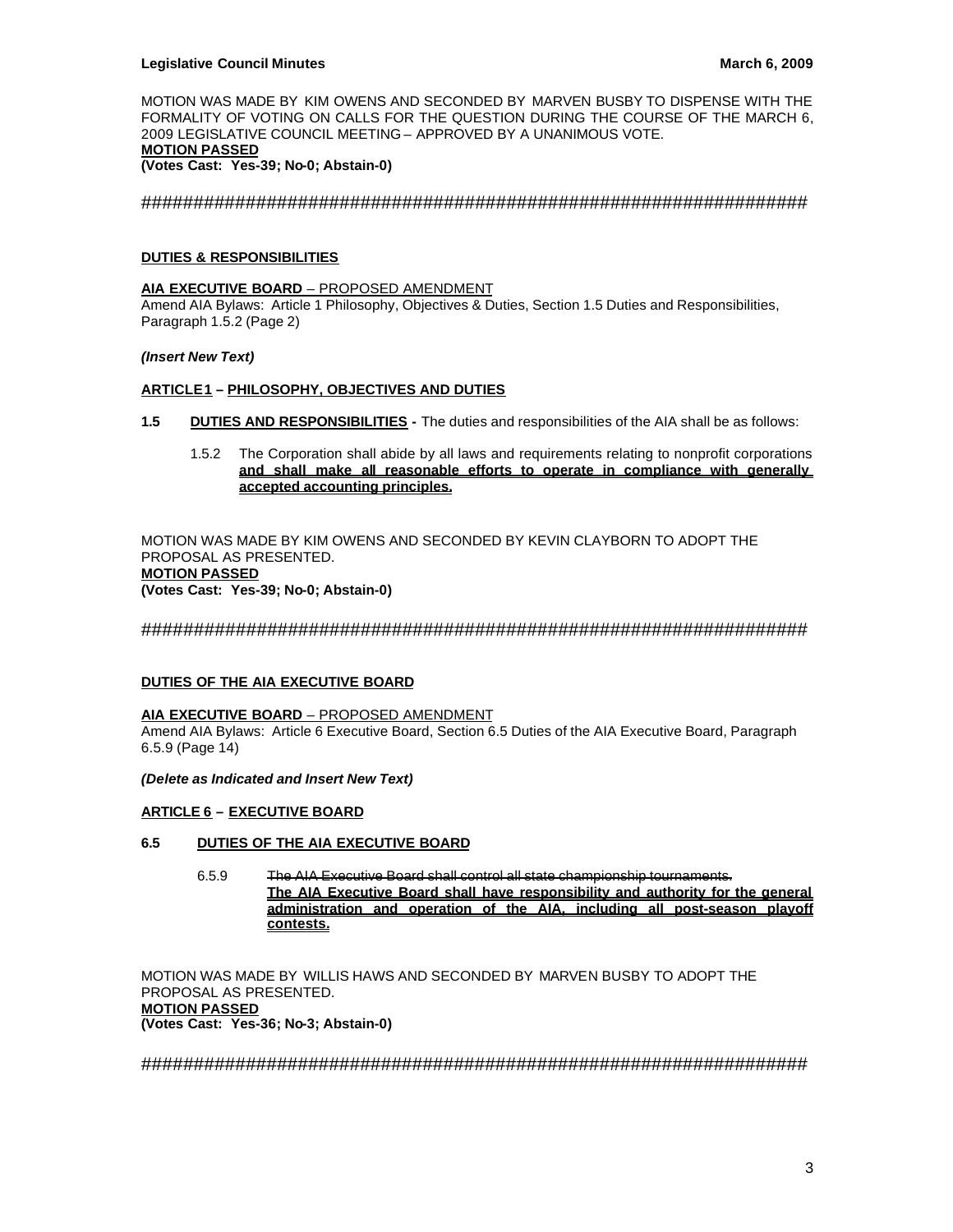### **INTRA-REGION TOURNAMENTS CONFERENCE FINANCIAL STATEMENT REVENUE SOURCES OTHER THAN DUES**

**AIA EXECUTIVE BOARD** – PROPOSED AMENDMENT Amend AIA Bylaws: Article 9 Finances, Sections 9.3, 9.4, 9.5 (Page 22)

*(Delete Text)*

### **ARTICLE 9 – FINANCES**

- **9.3 INTRA-REGION TOURNAMENTS** Control of intra-region tournaments shall reside in the Conferences. Such tournaments must be held at an AIA member school facility unless the Conference Executive Committee approves another site. The type of tournament must be as specified in the Conference mechanics and procedures for each specific sport.
	- 9.3.1 Profits and Losses
		- 9.3.1.1 All profits and losses resulting from inter-regional, quarter-finals, semifinals and s tate tournament play-offs shall accrue to the AIA.
		- 9.3.1.2 The AIA Executive Board may enter into a separate agreement with a Conference regarding profits or losses derived from contests or tournaments played prior to the semifinals.
		- 9.3.1.3 A percentage of ticket sales to AIA carnivals and tournaments held during the season or between seasons may be retained by the AIA Executive Board to meet expenses of the AIA.
- **9.4 CONFERENCE FINANCIAL STATEMENT** An annual financial statement to comply with federal statutes governing non-profit organizations shall be submitted to the AIA by all Conferences and shall reflect Region and League financial activity.

### **9.5 REVENUE SOURCES OTHER THAN DUES**

9.5.1 Registration Fees - Officials - The income from officials' registration fees, as provided for in these Bylaws and specified in the annual official's manual, may be used to meet the budgeted expenses of the AIA.

MOTION WAS MADE BY JOE WRIGHT AND SECONDED BY KEVIN CLAYBORN TO ADOPT THE PROPOSAL AS PRESENTED. **MOTION PASSED (Votes Cast: Yes-38; No-1; Abstain-0)**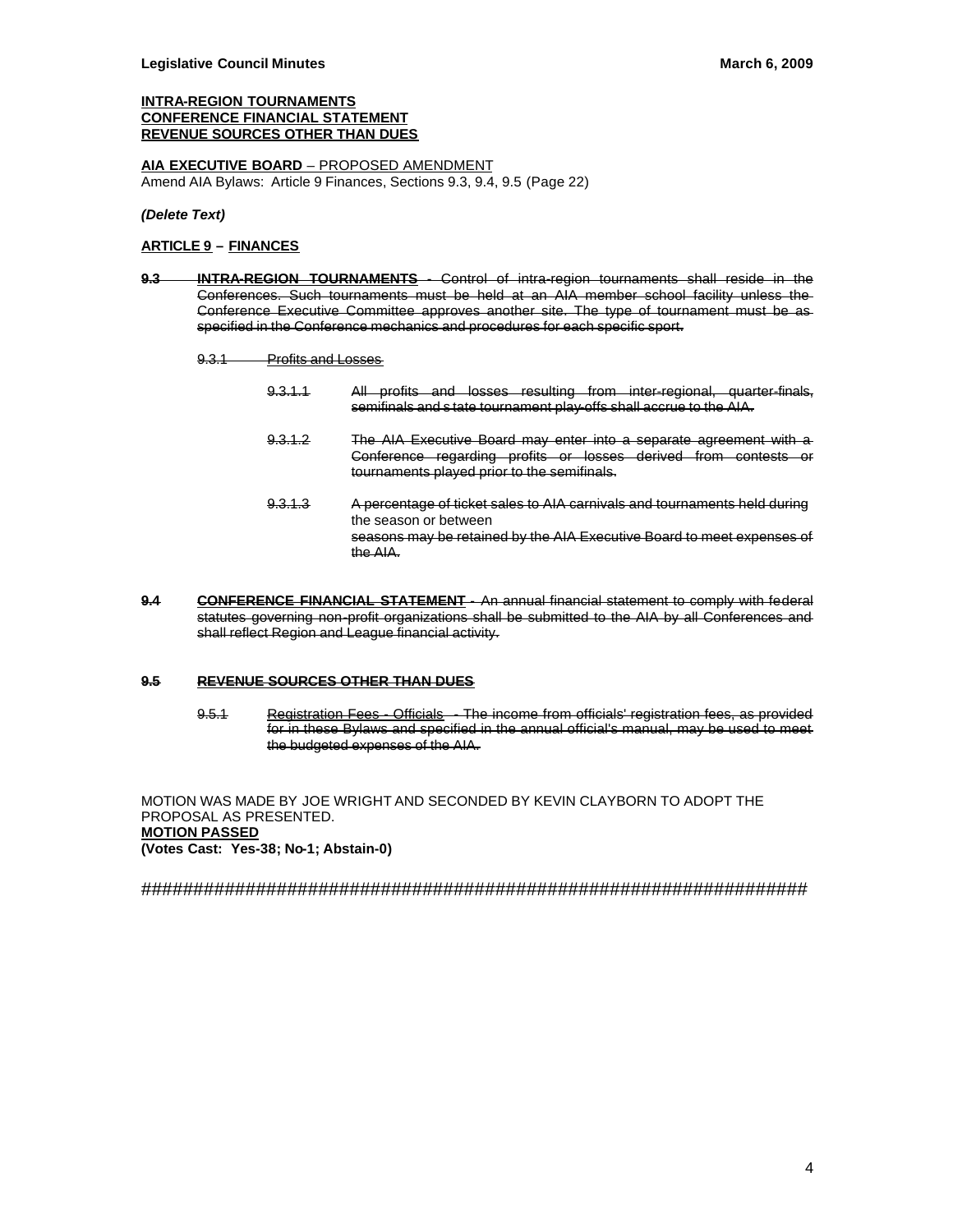### **SCHEDULING OF CONTESTS**

### **AIA EXECUTIVE BOARD** – PROPOSED AMENDMENT

Amend AIA Bylaws: Article 11 Scheduling of Contests and Schedule Contracts, Section 11.2 Scheduling of Contests (Page 26)

#### *(Delete as Indicated and Insert New Text)*

### **ARTICLE 11 – SCHEDULING OF CONTESTS AND SCHEDULE CONTRACTS**

## **11.2 SCHEDULING OF CONTESTS**

- 11.2.5 Conference Scheduling Committee members shall meet prior to the end of December to develop schedules for their Conference.
	- 11.2.5.1 With consideration for loss of school time, finances, distance, school size and previous season of competition, schedules will be established based on the following priorities:
		- Regions (within Conferences)
	- 11.2.5.2 Scheduling Committee meetings for the development of cross-Conference schedules shall be set by the AIA Executive Director in January for fall sports, February for winter sports, and March for spring sports.
- **11.2.5 Except for associate members, all member schools' regular season interscholastic athletic schedules for each two year block shall be set by the Executive Board, based on and utilizing a computer scheduling program adopted by the Board, unless otherwise determined by the Board.**

MOTION WAS MADE BY JOHN CHAMBERS AND SECONDED BY KIM OWENS TO AMEND THE PROPOSAL AS FOLLOWS:

- **11.2.5 Except for associate members, all member schools' regular season interscholastic athletic schedules for each two year block shall be set by the Executive Board, based on and utilizing a computer scheduling program adopted by the Board, unless otherwise determined by the Board.**
- **11.2.5 For purposes of creating regular season schedules, member schools shall use, as a management tool, a computer scheduling program adopted and approved by the Executive Board.**

#### **MOTION PASSED (Votes Cast: Yes-34; No-5; Abstain-0)**

MOTION WAS MADE BY DEREK FAHLESON AND SECONDED BY MIKE STERKOWITZ TO ADOPT THE PROPOSAL AS AMENDED.

**MOTION PASSED (Votes Cast: Yes-29; No-10; Abstain-0)**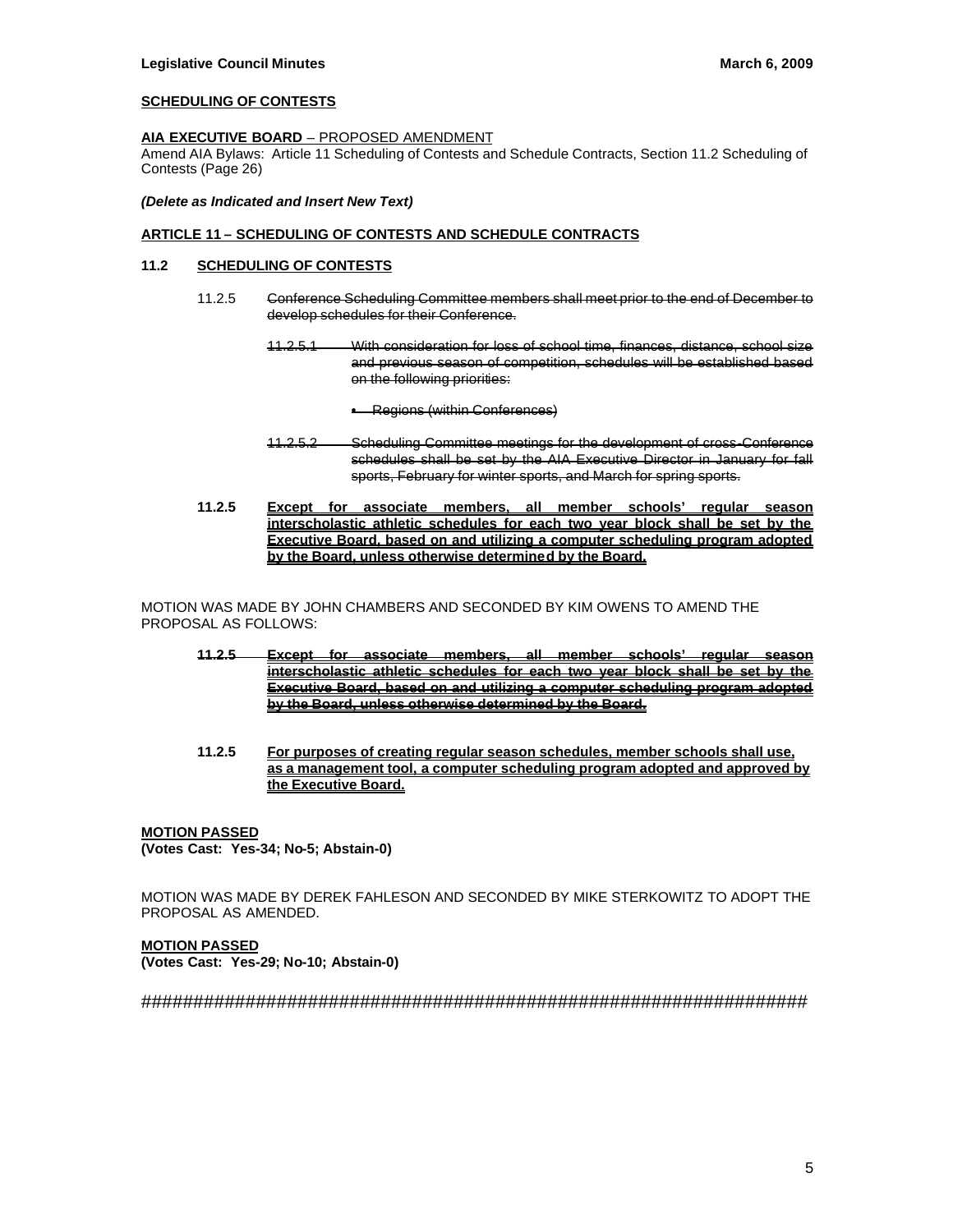### **DOMICILE RULE**

#### **AIA EXECUTIVE BOARD** – PROPOSED AMENDMENT

Amend AIA Bylaws: Article 15 Student Eligibility Rules, Section 15.5 Domicile Rule, Paragraph 15.5.2 (Page 39)

### *(Insert New Text)*

### **ARTICLE 15 – STUDENT ELIGIBILITY RULES**

#### **15.5 DOMICILE RULE**

- 15.5.2.4 Change of Domicile This is dependent upon the facts in each case, but, as a minimum, to be considered a change of domicile under these rules, the following facts must exist:
	- 15.5.2.4.1 The original domicile must be or is in the process of being abandoned; that is sold, rented, or otherwise disposed of, and must not be used as a residence by either parent or any child in the  $12<sup>th</sup>$  grade or younger, and
	- 15.5.2.4.2 Take with them the household goods and furnishings appropriate to the circumstances.

### **15.5.2.4.3 Regardless of any other bylaw, it shall not be considered a change of domicile unless there has also been a corresponding change of attendance zone.**

MOTION WAS MADE BY KEVIN CLAYBORN AND SECONDED BY TOM FINNERTY TO ADOPT THE PROPOSAL AS PRESENTED. **MOTION PASSED (Votes Cast: Yes-38; No-1; Abstain-0)**

### ################################################################

#### **TRANSFER RULE**

**4A CONFERENCE** – PROPOSED AMENDMENT Amend AIA Bylaws: Article 15 Student Eligibility Rules, Section 15.10 Transfer Rule, (Page 43)

#### *(Insert New Text)*

# **ARTICLE 15 – STUDENT ELIGIBILITY RULES**

**15.10 TRANSFER RULE** – **Upon request from the sending school, a**fter enrolling and attending one or more classes, students changing enrollment to/from one school to another school shall be considered a transferring student. Upon completion and filing with AIA of Form 520 (Application for Eligibility), student shall be eligible to participate in interscholastic competition at the school to which he/she transferred provided there is a corresponding change of domicile of parent(s) or guardian(s).

MOTION WAS MADE BY KEVIN CLAYBORN AND SECONDED BY MIKE CRYMBLE TO ADOPT THE PROPOSAL AS PRESENTED. **MOTION FAILED (Votes Cast: Yes-25; No-14; Abstain-0)**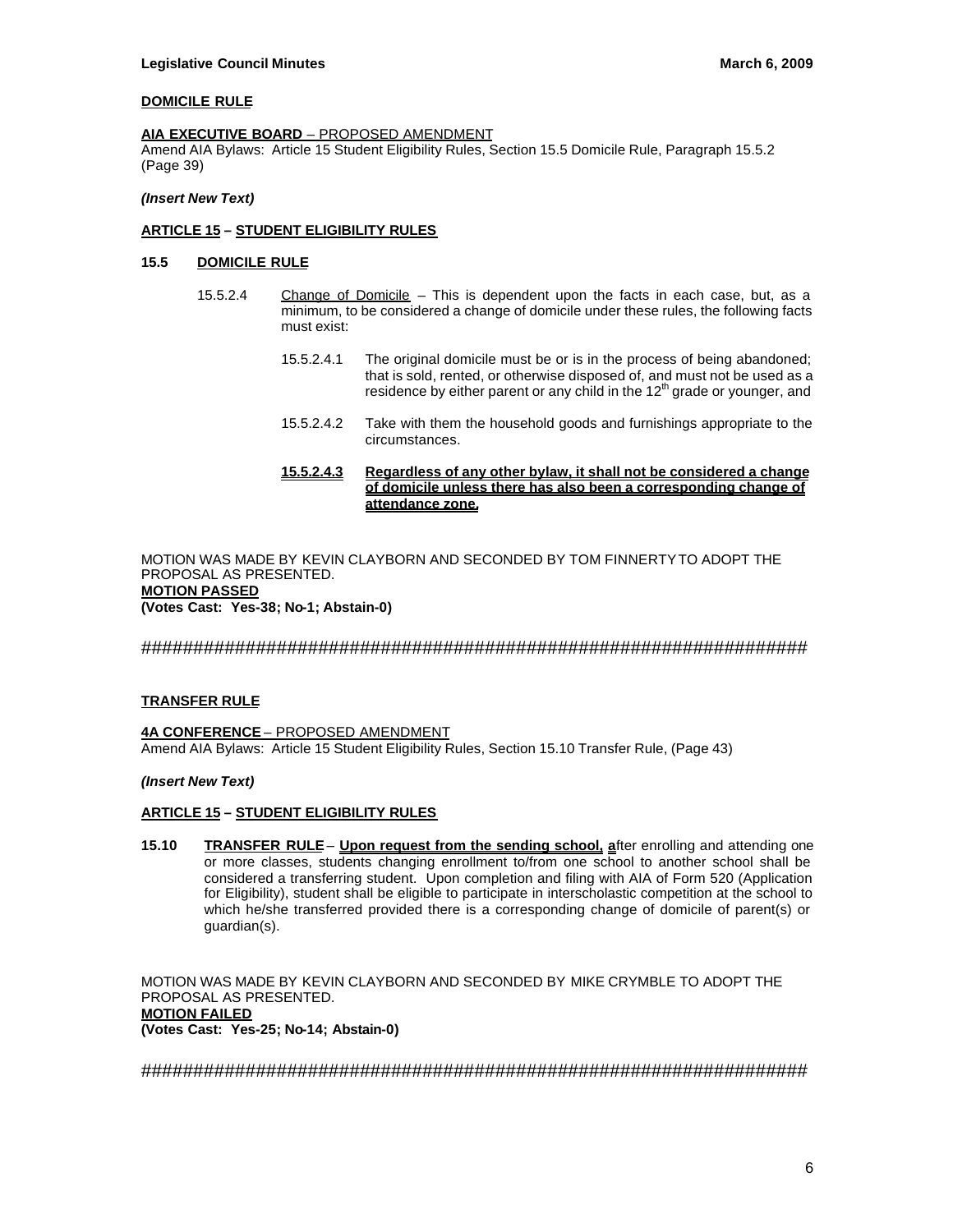### **TRANSFER RULE**

#### **AIA EXECUTIVE BOARD** – PROPOSED AMENDMENT

Amend AIA Bylaws: Article 15 Student Eligibility Rules, Section 15.10 Transfer Rule, Paragraph 15.10.8 (Page 45)

### *(Insert New Text)*

### **ARTICLE 15 – STUDENT ELIGIBILITY RULES**

- 15.10.8 Circumstances / Procedures For Establishing Eligibility Without A Change Of Domicile
	- 15.10.8.1 One Year Attendance by Student or Parents Moving Into Attendance Zone The student shall become eligible for all interscholastic activities at the receiving school:
		- 15.10.8.1.1 After one calendar year from the date of such transfer**, except for sports where the season of sport at the sending school occurs earlier in the school year than at the receiving school, and in that case, the transferring student becomes eligible for that sport after completion of that season at the receiving school in the school year following the transfer.**

MOTION WAS MADE BY JOE WRIGHT AND SECONDED BY KEVIN CLAYBORN TO ADOPT THE PROPOSAL AS PRESENTED. **MOTION PASSED (Votes Cast: Yes-37; No-2; Abstain-0)**

### ################################################################

### **TRANSFER RULE**

#### **AIA EXECUTIVE BOARD** – PROPOSED AMENDMENT

Amend AIA Bylaws: Article 15 Student Eligibility Rules, Section 15.10 Transfer Rule, Paragraph 15.10.12 (New) (Page 43)

#### *(Insert New Text)*

### **ARTICLE 15 – STUDENT ELIGIBILITY RULES**

- **15.10 TRANSFER RULE** After enrolling and attending one or more classes, students changing enrollment to/from one school to another school shall be considered a transferring student. Upon completion and filing with AIA of Form 520 (Application for Eligibility), student shall be eligible to participate in interscholastic competition at the school to which he/she transferred provided there is a corresponding change of domicile of parent(s) or guardian(s).
	- **15.10.12 Regardless of any other bylaw, a private or parochial school student may NOT gain eligibility by changing domiciles from one county (original county) to another county, and then returning to the original county of domicile, unless and until the student has been in attendance at school in the other county for at least one school year. For example, a private/parochial school student domiciled in Maricopa County (original county), who changes domicile to Pinal County, and then returns to Maricopa County, is not eligible at a school in Maricopa County unless and until the student has attended school in Pinal County for one school year. This is to prevent a private/parochial school student from otherwise circumventing the transfer rule by leaving the original county for a minimal period of time, then returning to the original county and asserting immediate eligibility.**

MOTION WAS MADE BYKEVIN CLAYBORN AND SECONDED BY MIKE STERKOWITZ TO ADOPT THE PROPOSAL AS PRESENTED. **MOTION PASSED (Votes Cast: Yes-37; No-2; Abstain-0)** ################################################################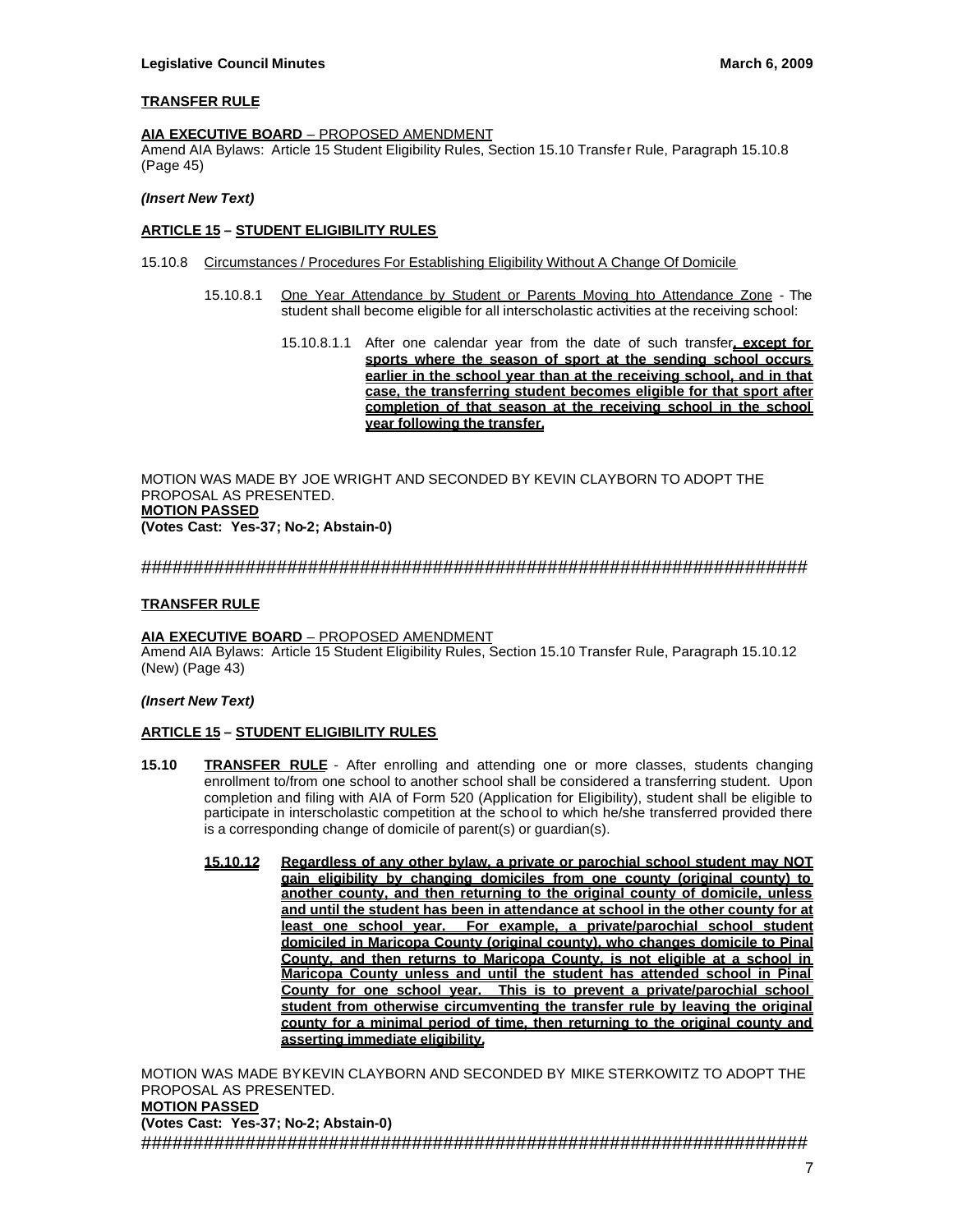### **OPEN HOUSE (NEW)**

### **AIA EXECUTIVE BOARD** – PROPOSED AMENDMENT

Amend AIA Bylaws: Article 15 Student Eligibility Rules, Section 15.12 Open House (new), Paragraph 17.6.1 (Page 49)

### *(Insert New Text)*

## **ARTICLE 15 – STUDENT ELIGIBILITY RULES**

- **15.12 RECRUITMENT RULE** There shall be no recruitment of athletes. Recruitment is defined as the act of influencing a student to enroll in a school or to transfer from one school to another in order that the student may participate in interscholastic athletics. No school administrator, athletic coach or employee of a high school district shall engage in recruitment either by direct contact with a student or indirectly through parents, legal guardians, common school employees, directors of summer athletic programs or other persons who are in a position to influence the student's choice of a school.
	- 15.12.4 Interpretations
		- **15.12.4.14 OPEN HOUSE The intent of an open house is to allow incoming students (freshman or sophomore based on the entering level/grade) to gather information regarding curriculum, programs, and the admissions process. Whether public, private, independent, charter or BIA school, any contact with a coach during an open house by any student currently enrolled in another high school is considered a violation under the recruiting bylaw. Coaches may provide general information to prospective incoming students but no specific details or enticements as to participation if they were to enroll.**

MOTION WAS MADE BY KEVIN CLAYBORN AND SECONDED BY KIM OWENS TO ADOPT THE PROPOSAL AS PRESENTED. **MOTION PASSED (Votes Cast: Yes-28; No-11; Abstain-0)**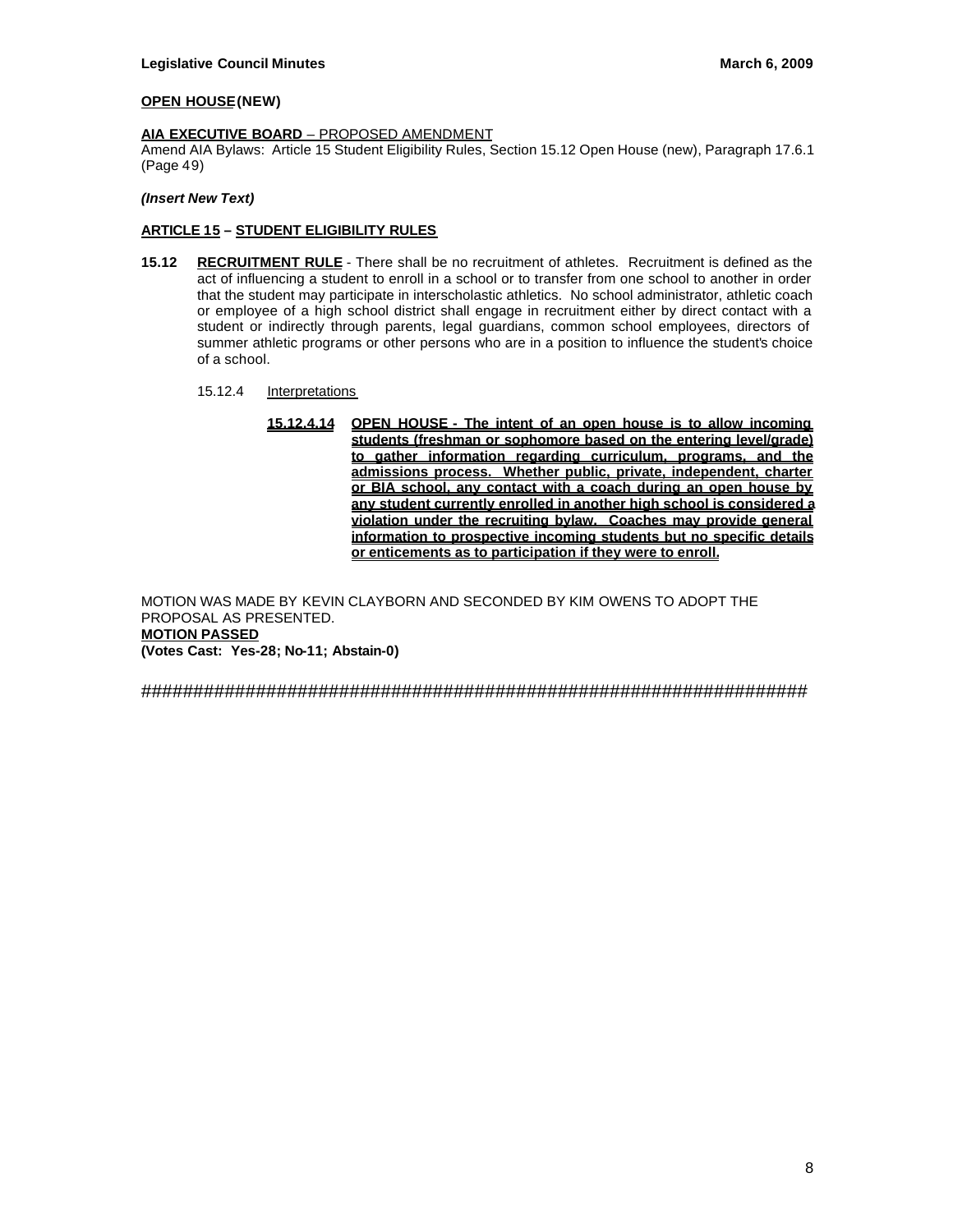## **SPORTSMANSHIP RULE**

**AIA EXECUTIVE BOARD (Ethics & Sportsmanship Committee)** – PROPOSED AMENDMENT Amend AIA Bylaws: Article 16 Penalties and Appeals, Section 16.3 Sportsmanship Rule, (Page 54)

*(Delete as Indicated and Insert New Text)*

## **ARTICLE 16 – PENALTIES AND APPEALS**

### **16.3 SPORTSMANSHIP RULE**

**16.3.4**

Spectator Behavior – In the event that spectators, parents, or other ron-school personnel initiate or engage in physical conflict or other threatening or aggressive behavior with school personnel, officials, players, coaches, or other spectators, the school(s) involved shall utilize all available law enforcement resources to prosecute such offenders, and shall take all reasonable actions to help ensure that future similar incidents do not occur, such as temporarily or permanently prohibiting the offender(s) from attending future contests. **Do not use profanity in cheers or cheers having the intent of sounding profane. Do not single out opposing players personally and heckle them by directing derogatory or profane statements/chants at them. Racist remarks are never acceptable. Do not direct offensive cheers/chants at opposing cheering sections.**

MOTION WAS MADE BY JOE WRIGHT AND SECONDED BY KIM OWENS TO AMEND THE PROPOSAL AS FOLLOWS:

**16.3.4**

 $\overline{46.3.2.4}$  Spectator Behavior – In the event that spectators, parents, or other non-school personnel initiate **or use profanity in cheers or cheers having the intent of sounding profane, single out opposing players personally and/or heckle them by directing derogatory or profane statements or chants at them, use racist remarks, direct offensive cheers/chants at opposing cheering sections,** or engage in physical conflict or other threatening or aggressive behavior with school personnel, officials, players, coaches, or other spectators, the school(s) involved shall utilize all available law enforcement resources to prosecute such offenders, and shall take all reasonable actions to help ensure that future similar incidents do not occur, such as temporarily or permanently prohibiting the offender(s) from attending future contests.

#### **MOTION PASSED (Votes Cast: Yes-34; No-5; Abstain-0)**

MOTION WAS MADE BY JOE WRIGHT AND SECONDED BY KIM OWENS TO ADOPT THE PROPOSAL AS AMENDED.

**MOTION PASSED (Votes Cast: Yes-27; No-12; Abstain-0)**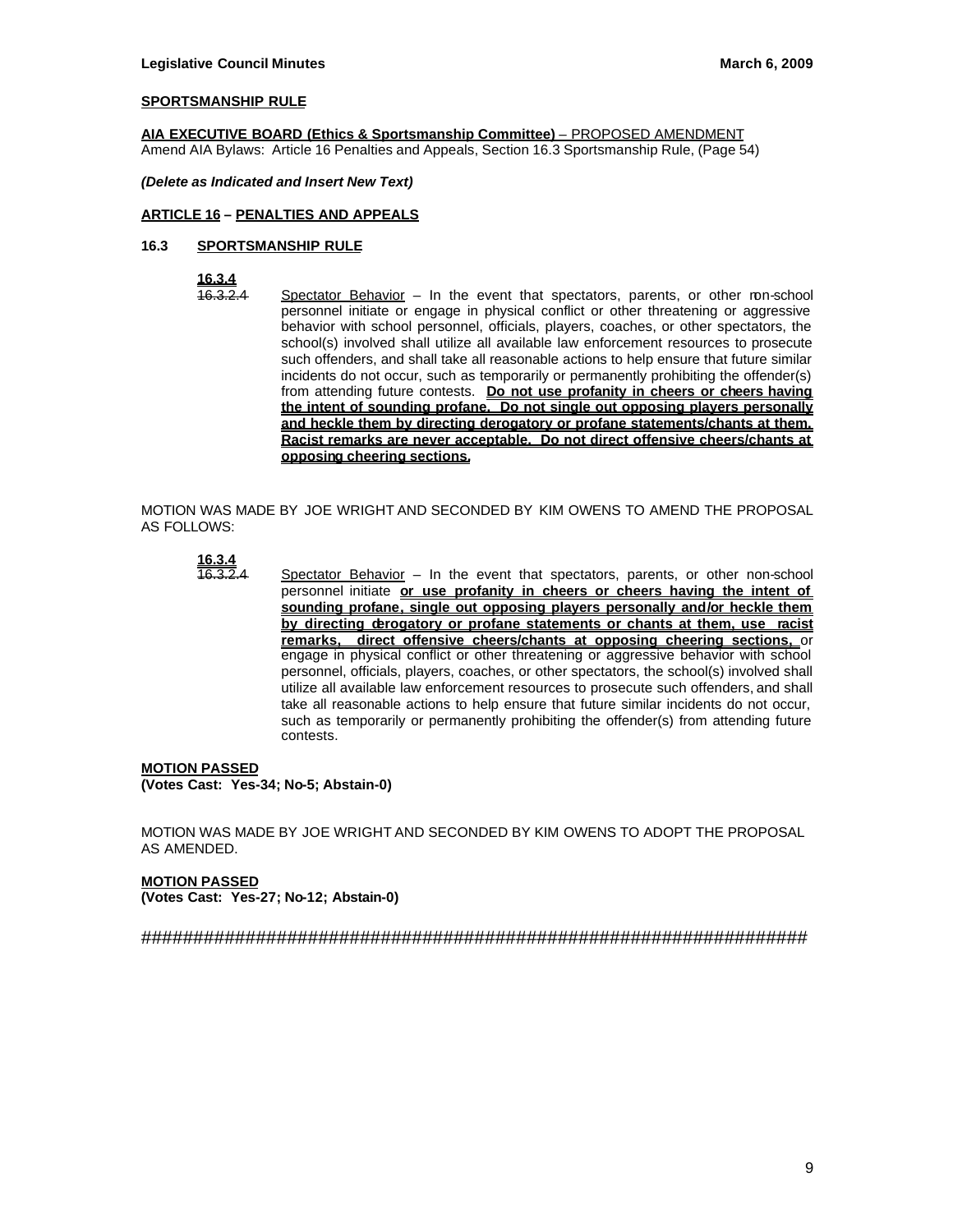# **FEES / SCHOOLS – OFFICIAL'S RESPONSIBILITY**

# **AIA EXECUTIVE BOARD** – PROPOSED AMENDMENT

Amend AIA Bylaws: Article 18 Officials, Section 18.3 Fees / Schools – Official's Responsibility, Paragraph 18.3.4 (Page 64)

### *(Delete as Indicated and Insert New Text)*

## **ARTICLE 18 – OFFICIALS**

18.3.4 Regular season contest and tournament fees shall be paid as set forth in this Article.

### **FEE SCHEDULE FOR OFFICIALS REGULAR SEASON 2009-2010**

|                       | VARSITY                                                                           | <b>JV &amp; FROSH</b> |                                                     |
|-----------------------|-----------------------------------------------------------------------------------|-----------------------|-----------------------------------------------------|
| Baseball (1)          | \$48                                                                              | \$<br>-35             |                                                     |
| Basketball (2 person) | 50                                                                                | 35 40                 |                                                     |
| Basketball (3 person) | 40                                                                                | --                    |                                                     |
| Football              | 55 60                                                                             | 35 40                 |                                                     |
| (2)<br>Soccer         | 45                                                                                | 35                    |                                                     |
| Softball              | 40                                                                                | 35                    |                                                     |
| Track (Starter)       | 40                                                                                | 35                    |                                                     |
| Track (Referee)       | 40                                                                                | 35                    |                                                     |
| Track (Clerk)         | 40                                                                                | 35                    |                                                     |
| Volleyball (3)        |                                                                                   |                       | 40 $3/5$ rally scoring $-$ \$32 - 2/3 rally scoring |
| Volleyball (3)        |                                                                                   | 30                    |                                                     |
| Wrestling (4)         | 48                                                                                | 35                    |                                                     |
|                       | Volleyball/Softball/Baseball/Basketball/Soccer                                    |                       |                                                     |
|                       | Solo Assignment: 1 1/2 TIMES THE REGULAR FEE WHEN OFFICIATING<br>THE CONTEST SOLO |                       |                                                     |

MOTION WAS MADE BY SHEILA BAIZE AND SECONDED BY DEREK FAHLESON TO **PULL** AGENDA ITEMS #17 AND #18. **MOTION PASSED (Votes Cast: Yes-39; No-0; Abstain-0)**

# **ITEM PULLED**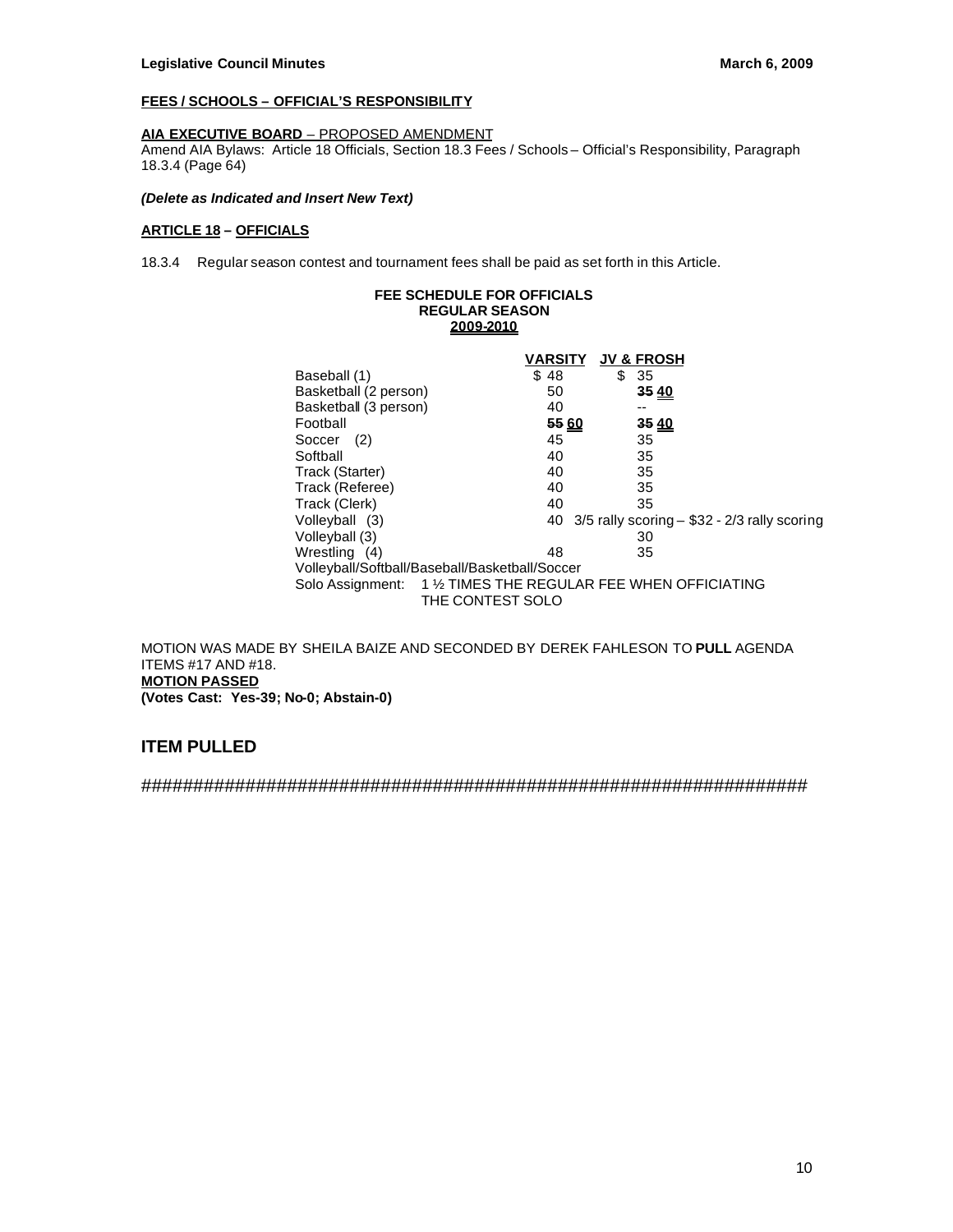### **MILEAGE FEES**

**AIA EXECUTIVE BOARD** – PROPOSED AMENDMENT Amend AIA Bylaws: Article 18 Officials, Section 18.5 Mileage Fees, Paragraph 18.5.1 (Page 65)

### *(Delete as indicated and Insert New Text)*

### **ARTICLE 18 – OFFICIALS**

# **18.5 MILEAGE FEES**

- 18.5.1 Mileage reimbursement rate shall be the same as that paid by the State of Arizona for the driver of the car and four cents per mile for each rider. Yearly rates shall be established by February 1 of each year and go into effect July 1 of said year.
	- 18.5.1.1 EXCEPTION: Mileage reimbursement rate for officials who live in the Phoenix, Tucson, and Yuma metro areas and who are assigned a contest in their respective metro area shall be paid a flat fee of **\$7.00 \$10.00** per assignment. *(See Form 18.5)*

MOTION WAS MADE BY SHEILA BAIZE AND SECONDED BY DEREK FAHLESON TO **PULL** AGENDA ITEMS #17 AND #18. **MOTION PASSED (Votes Cast: Yes-39; No-0; Abstain-0)**

# **ITEM PULLED**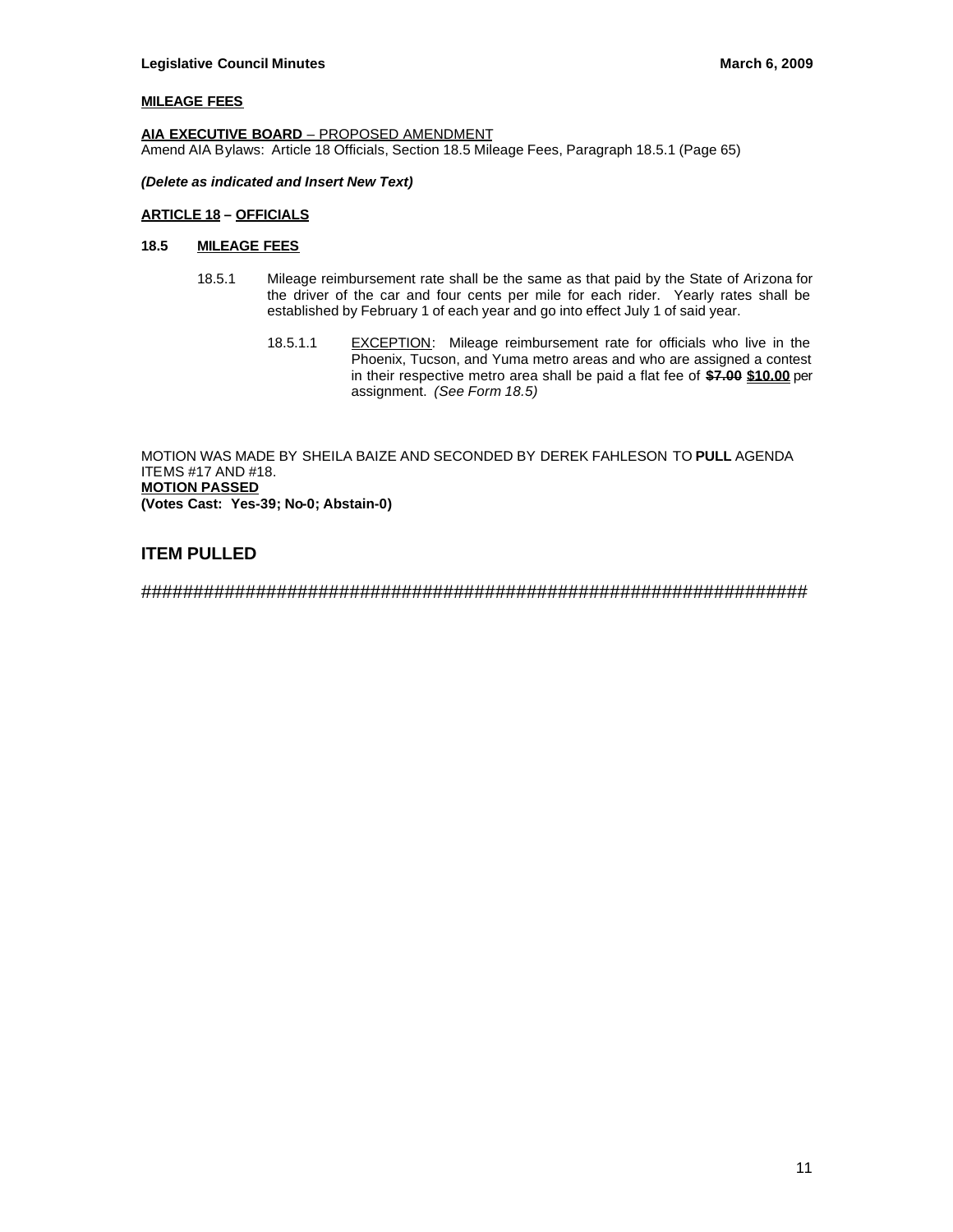### **ASSIGNMENT OF OFFICIALS**

#### **5A CONFERENCE** – PROPOSED AMENDMENT

Amend AIA Bylaws: Article 18 Officials, Section 18.10 Assignment of Officials, (Page 67)

*(Insert New Text)*

### **ARTICLE 18 – OFFICIALS**

#### **18.10 ASSIGNMENT OF OFFICIALS**

18.10.3.2 Selection Procedure for State Tournaments - Additions and qualifying criteria to be considered and implemented by the Commissioner of Officials when making final tabulations and selections for sports officials to officiate in the state tournament shall be as follows:

#### 18.10.3.2.1 Selection Procedure

The Commissioner of Officials takes into consideration recommendations from coaches, Area Commissioners, officials' organizations and AIA observers when making the selection of officials to work tournaments leading to and including State Championship play-offs. Each Area Commissioner will submit the names of those officials who qualified from their particular area. The qualifying procedure will not be changed.

A "pool" system currently used by many college and professional conferences when assigning officials to their tournament contests will be implemented. Names of tournament officials will be put into the pool. The Commissioner of Officials, considering all available information involving the state tournament structure, will make the contest assignments. The Commissioner of Officials will match the contest with the officials in the pool. **The Arizona Basketball Coaches Association will be responsible for creating and submitting their ranking of officials to the Commissioner of Officials prior to January 31st. The Commissioner of Officials will use this list to create a "pool" of officials assigned to state playoff basketball contests.**

MOTION WAS MADE BY STEVE HOGEN AND SECONDED BY DAN NERO TO ADOPT THE PROPOSAL AS PRESENTED. **MOTION FAILED (Votes Cast: Yes-15; No-24; Abstain-0)**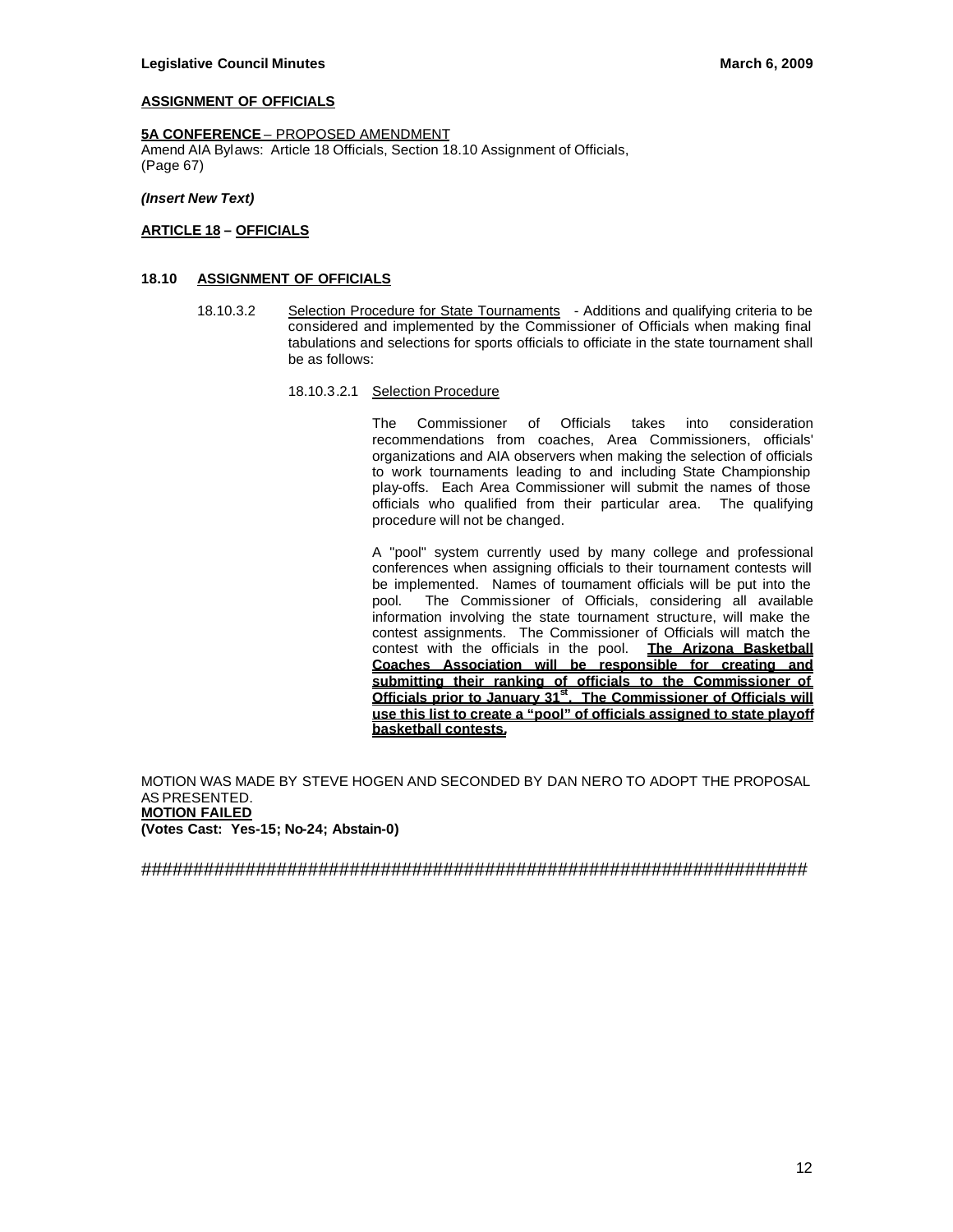### **RULES**

**AIA EXECUTIVE BOARD (Ethics & Sportsmanship Committee)** – PROPOSED AMENDMENT Amend AIA Bylaws: Article 21 Basketball, Section 21.1 Rules, Paragraph 21.1.5 (new) (Page 78)

### *(Insert New Text)*

### **ARTICLE 21 – BASKETBALL**

### **21.1 RULES**

- 21.1.1 Official rules for basketball shall be those published in the current edition of the National Federation Basketball Rules Book.
- 21.1.2 For girls' contests, all Conferences shall use the women's size basketball.
- 21.1.3 School athletic programs at all levels are subject to disciplinary action when a school team is removed from the floor or field prior to completion of the contest.
- 21.1.4 Basketball coaches may use the 14' coaching box as prescribed in the National Federation Basketball Rule Book.
- **21.1.5 Mercy Rule When at the conclusion of the third quarter, or any point thereafter, when a point differential of 40 or more points is reached, a running clock shall be instituted for the remainder of the game, regardless of the score with the following exceptions; during:**
	- **Time outs**
	- **Any injury (clock stopped by official)**
	- **Technical fouls**

**The running clock shall continue until one (1) minute remaining in the game. At that time, the game will conclude using regulation clock rules. This applies to all levels of play.**

MOTION WAS MADE BY MARVEN BUSBY AND SECONDED BY TONI CORONA TO AMEND AND ADOPT THE PROPOSAL AS FOLLOWS (change 40 to 30):

- **21.1.5 Mercy Rule When at the conclusion of the third quarter, or any point thereafter, when a point differential of 40 30 or more points is reached, a running clock shall be instituted for the remainder of the game, regardless of the score with the following exceptions; during:**
	- **Time outs**
	- **Any injury (clock stopped by official)**
	- **Technical fouls**

**The running clock shall continue until one (1) minute remaining in the game. At that time, the game will conclude using regulation clock rules. This applies to all levels of play.**

**MOTION PASSED (Votes Cast: Yes-35; No-4; Abstain-0)**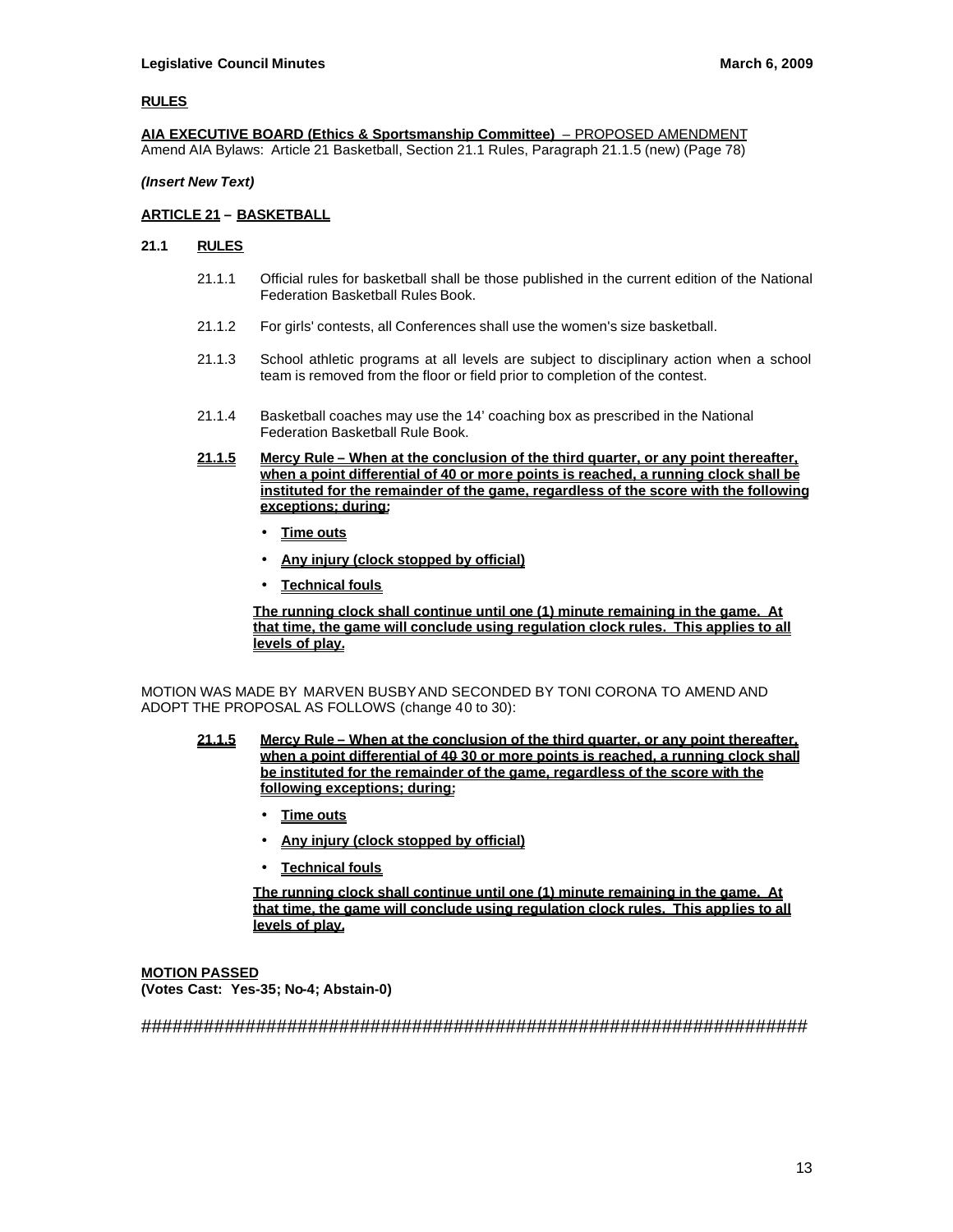### **TOURNAMENTS – REGION/STATE**

# **5A CONFERENCE** – PROPOSED AMENDMENT

Amend AIA Bylaws: Article 21 Basketball, Section 21.10 Tournaments – Region/State, (Page 80)

*(Insert New Text)*

### **ARTICLE 21 – BASKETBALL**

#### **21.10 TOURNAMENTS - REGION / STATE**

21.10.2 State Tournaments

*NOTE: See Article 12 for additional state tournament rules.*

- 21.10.2.1 Dates and Sites
	- 21.10.2.1.1 Conferences may recommend the dates and sites of state tournaments.
	- 21.10.2.1.2 The AIA Executive Board shall determine the dates and sites of state tournaments. **A committee will assist the AIA in determining the format, dates, sites, and times of the state tournament. This committee will include: a representative of the AIA in charge of the tournament, an athletic director, a boys' basketball coach, a girls' basketball coach, and a representative from the Arizona Basketball Coaches Association.**

MOTION WAS MADE BY STEVE HOGEN AND SECONDED BY DOUG MEYER TO ADOPT THE PROPOSAL AS PRESENTED. **MOTION FAILED (Votes Cast: Yes-11; No-28; Abstain-0)**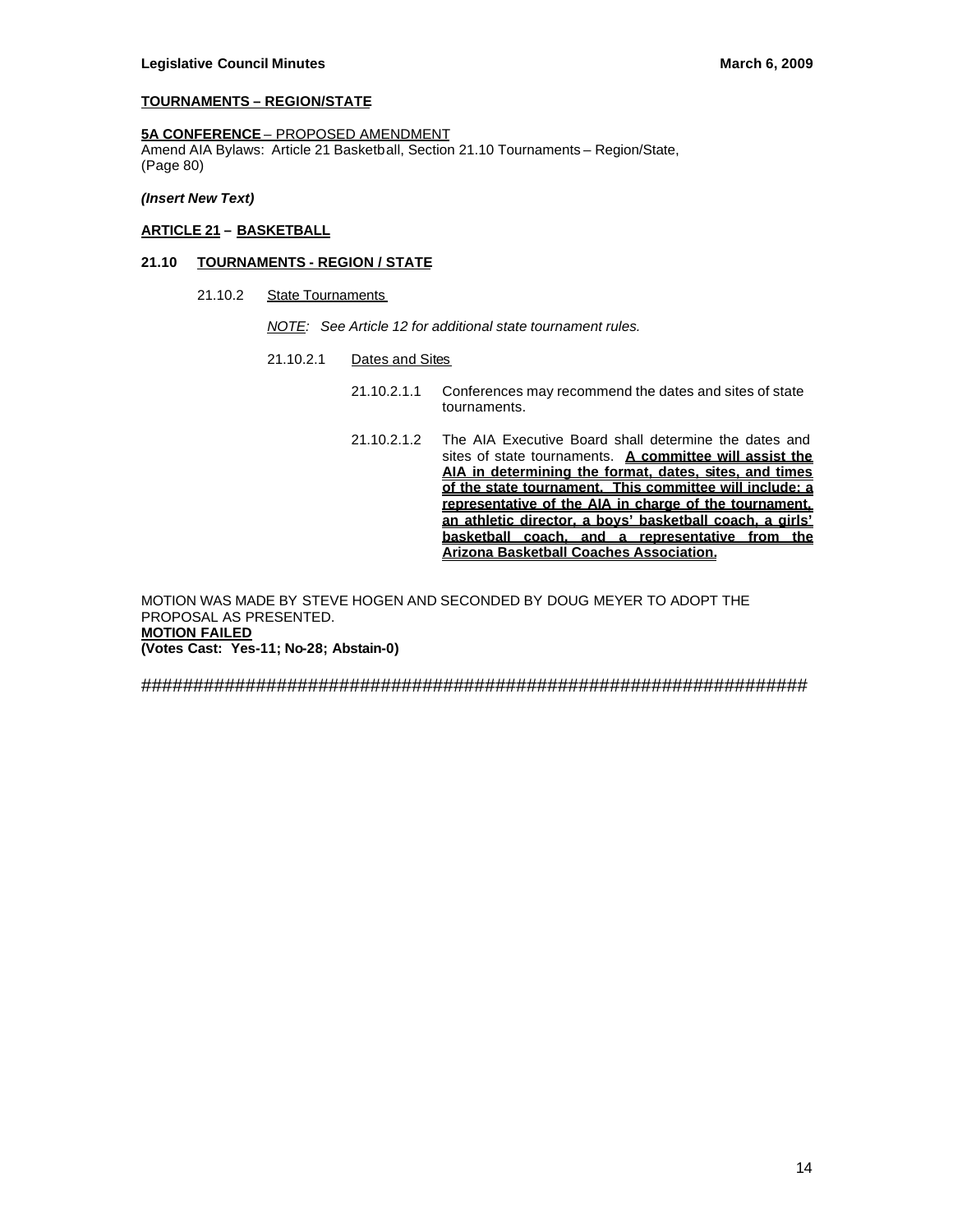#### **NUMBER OF GAMES IN SEASON**

#### **4A CONFERENCE**– PROPOSED AMENDMENT

Amend AIA Bylaws: Article 25 Soccer, Section 25.5 Number of Games in Season, Paragraph 25.5.1 (Page 98)

### *(Delete Text)*

### **ARTICLE 25– SOCCER**

### **25.5 NUMBER OF GAMES IN SEASON**

- 25.5.1 No school shall schedule more than **14** varsity games, two of which may be invitational tournaments
	- 25.5.1.1 EXCEPTION: No **4A** Conference school shall schedule more than **11** varsity games, two of which may be invitational tournaments.
- 25.5.3 No player shall participate in more than **14** soccer games per season, excluding qualifying and state tournaments.
	- 25.5.3.2 EXCEPTION: No **4A** player shall participate in more than **11** soccer games per season, excluding qualifying and state tournaments.

MOTION WAS MADE BY JOE HAJEK AND SECONDED BY NATHAN SLATER TO ADOPT THE PROPOSAL AS PRESENTED. **MOTION PASSED (Votes Cast: Yes-38; No-1; Abstain-0)**

################################################################

#### **NUMBER OF GAMES IN SEASON**

#### **4A CONFERENCE**– PROPOSED AMENDMENT

Amend AIA Bylaws: Article 25 Soccer, Section 25.5 Number of Games in Season, Paragraph 25.5.2 (Page 98)

#### *(Insert New Text)*

#### **ARTICLE 25– SOCCER**

### **25.5 NUMBER OF GAMES IN SEASON**

- 25.5.2 No school shall schedule more than eight junior varsity or freshman games per team.
	- 25.5.2.1 EXCEPTION: No 1A/2A/3A Conference school shall schedule more than 13 junior varsity or freshman games per team.
	- 25.5.2.2 EXCEPTION: No **4A/**5A Conference school shall schedule more than 12 junior varsity or freshman games per team.

MOTION WAS MADE BY JOE HAJEK AND SECONDED BY NATHAN SLATER TO ADOPT THE PROPOSAL AS PRESENTED. **MOTION PASSED (Votes Cast: Yes-37; No-2; Abstain-0)**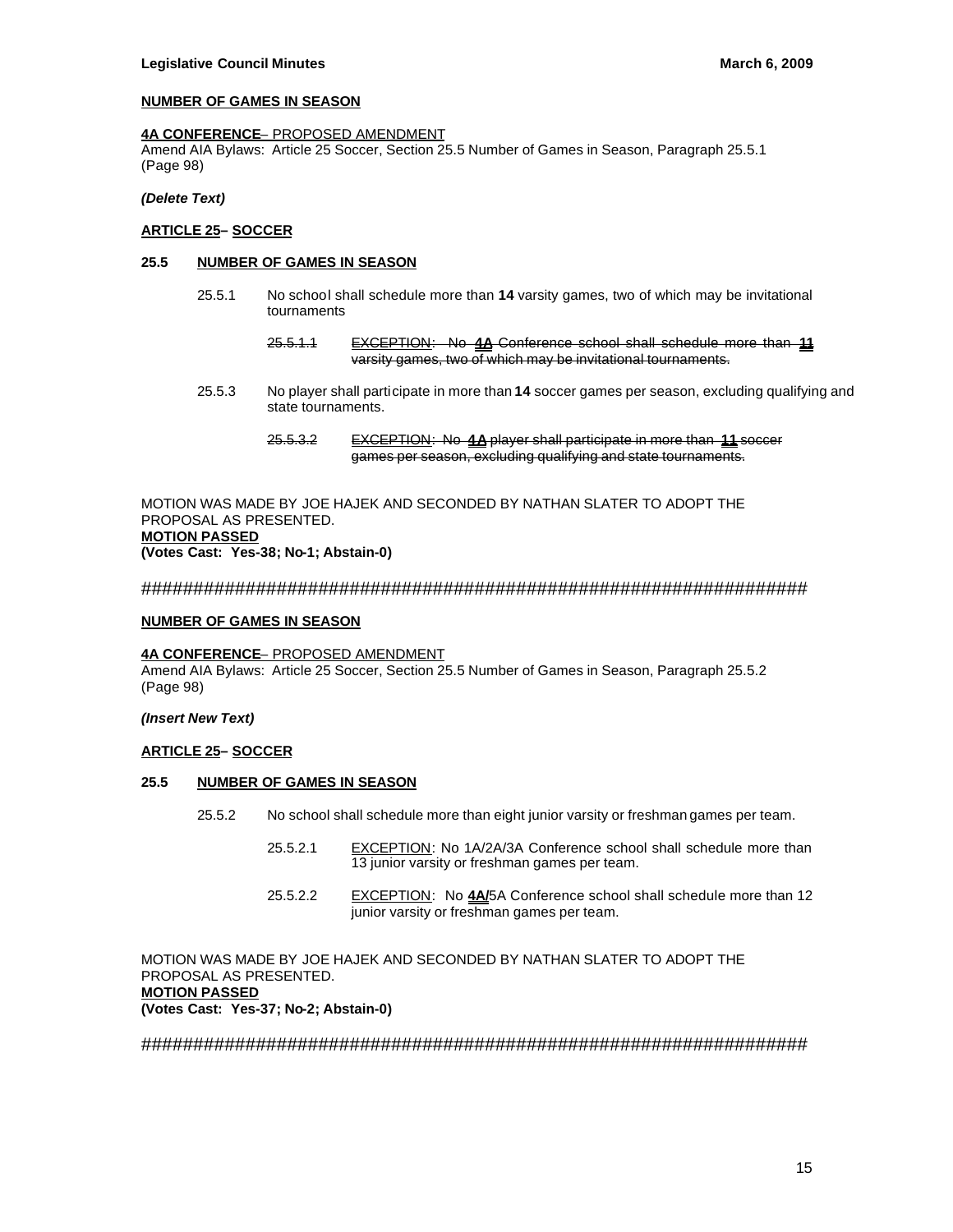### **RATINGS**

**5A CONFERENCE** – PROPOSED AMENDMENT Amend AIA Bylaws: Article 33 Chess, Section 33.13 Ratings, Paragraph 33.13.3 (Page 129)

#### *(Delete as indicated and Insert New Text)*

### **ARTICLE 33 – CHESS**

### **33.13 RATINGS**

33.13.1 **The individual player Thomas Rating System is a "closed" point system based on "400" for "new." AIA chess ratings are based on the Thomas Rating System. Non-USCF new players to AIA chess start with a rating of 400. The Tournament Director may establish a more equitable rating if a new player has a USCF rating. The Coach and Region Director may establish a more equitable AIA rating if the AIA player has a "Current Published USCF Rating." The Coach may change any new AIA player's rating one time, to more clearly reflect that player's "Current Published USCF Rating." Prior to the start of each AIA season, the Coach may petition the Region Director for an adjustment to the AIA rating of any returning player based on that player's "Current Published USCF Rating." To make a rating change of a returning player, the Coach must submit USCF rating verification to the Region Director.** The formula should be: the student's last published USCF rating minus 200 divided by two times .4+125. Provisional USCF ratings are not minus 200 divided by two times .4+125. **eligible.** If two high school players agree to play their scheduled AIA game for a U.S.C.F. (U.S. Chess Federation) rating, they must make their request in writing to a U.S.C.F. Tournament Director at the tournament site before the start of the round. The players' U.S.C.F. rated game will not affect AIA pairings or results. **No player rating shall fall below "300" which is established as the "Floor Rating" for all AIA players.**

MOTION WAS MADE BY MARVEN BUSBY AND SECONDED BY TONI CORONA TO COMBINE AND ADOPT AGENDA ITEMS **24-26 - SAME DECISION ON ALL ITEMS MOTION PASSED (Votes Cast: Yes-39; No-0; Abstain-0)**

### ################################################################

#### **RATINGS**

**5A CONFERENCE** – PROPOSED AMENDMENT Amend AIA Bylaws: Article 33 Chess, Section 33.13 Ratings, Paragraph 33.13.3 (Page 129)

*(Delete as indicated and Insert New Text)*

### **ARTICLE 33 – CHESS**

### **33.13 RATINGS**

33.13.3 All team members are to be placed in board order according to ratings and must play in that order throughout the tournament. Players may be out of rating order by the following points:

> **August/**September**/October** 75 **October/**November/December 50

MOTION WAS MADE BY MARVEN BUSBY AND SECONDED BY TONI CORONA TO COMBINE AND ADOPT AGENDA ITEMS **24-26 - SAME DECISION ON ALL ITEMS MOTION PASSED (Votes Cast: Yes-39; No-0; Abstain-0)**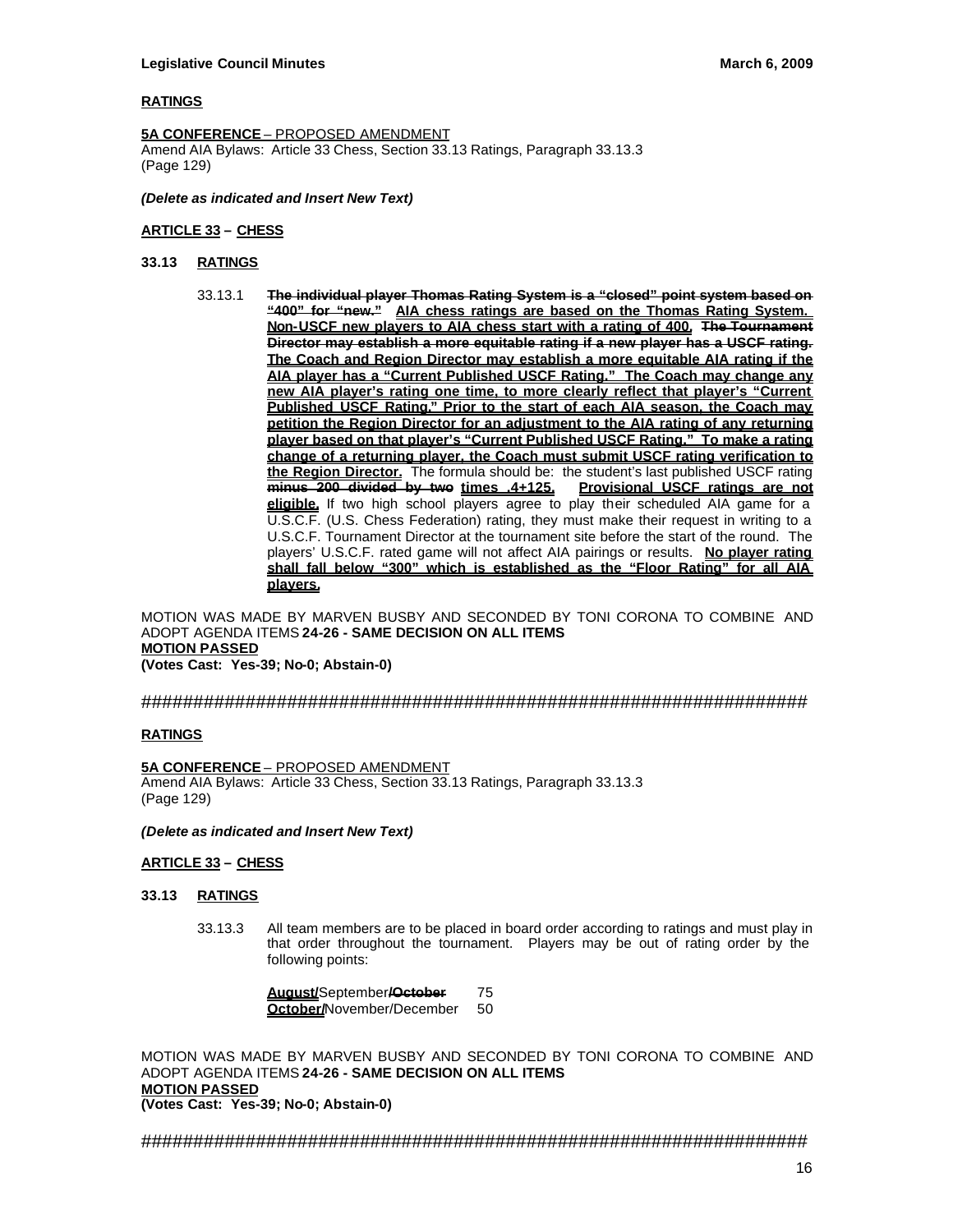# **TOURNAMENTS – STATE / INTER-REGIONAL / INVITATIONAL**

### **5A CONFERENCE** – PROPOSED AMENDMENT

Amend AIA Bylaws: Article 33 Chess, Section 33.14 Tournaments – State / Inter-Regional / Invitational, Paragraph 33.14.3 (Page 129)

### *(Delete as indicated and Insert New Text)*

### **ARTICLE 33 – CHESS**

### **33.14 TOURNAMENTS - STATE / INTER-REGIONAL / INVITATIONAL**

#### 33.14.3.4.4 Individual Tournament Tie-Breaks

- **Cumulative. Modified Median**
- **• Weighted Solkoff. Disregard opponents with lowest score.**
- Average of the opponents' **progressive ratings Initial rating**.
- Solkoff.

MOTION WAS MADE BY MARVEN BUSBY AND SECONDED BY TONI CORONA TO COMBINE AND ADOPT AGENDA ITEMS **24-26 - SAME DECISION ON ALL ITEMS MOTION PASSED (Votes Cast: Yes-39; No-0; Abstain-0)**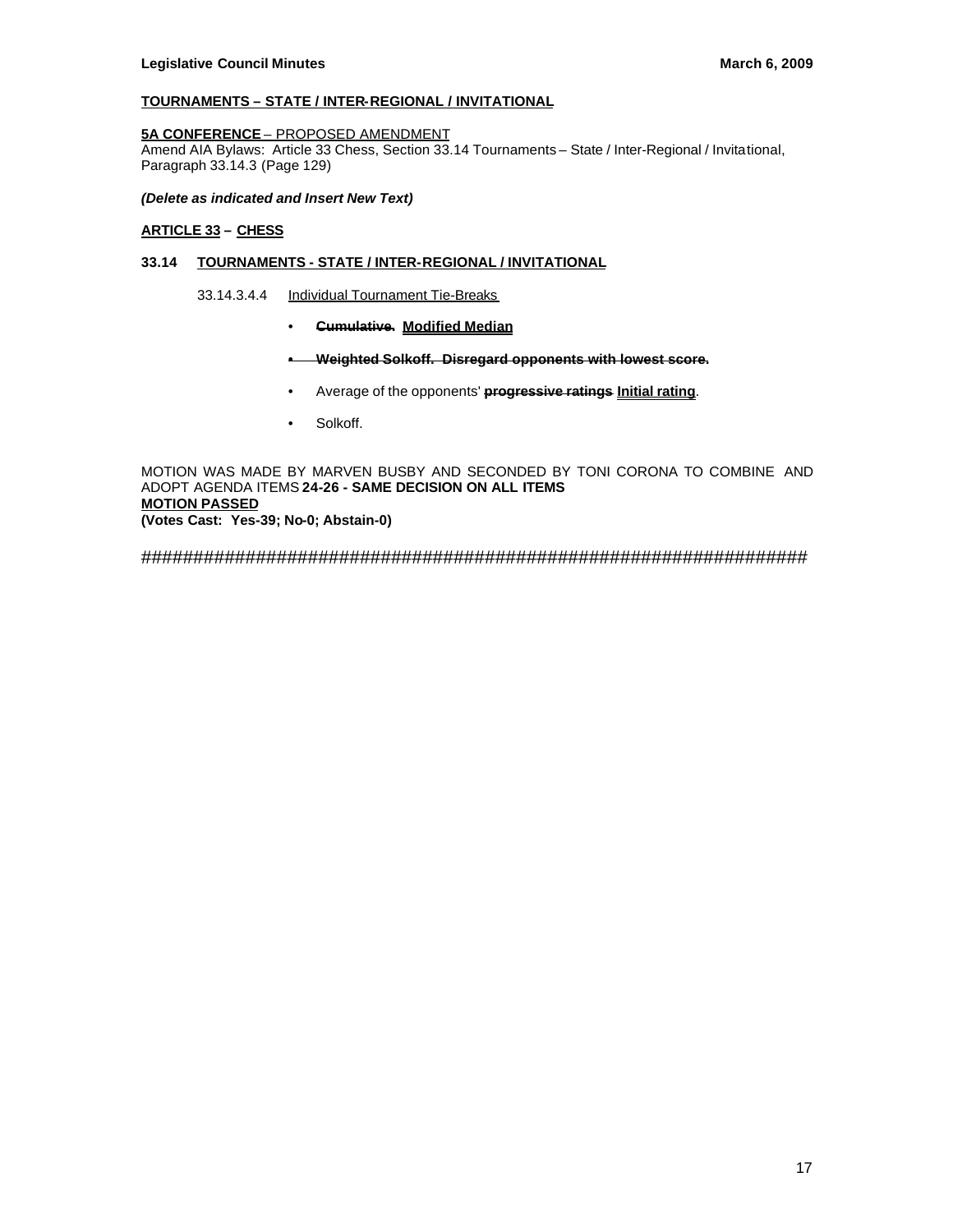### **J.R.O.T.C.**

**AIA EXECUTIVE BOARD** – PROPOSED AMENDMENT Amend AIA Bylaws: Article 35 J.R.O.T.C. (Page 138)

#### *(Delete as indicated and Insert New Text)*

# **ARTICLE 35**

### **JUNIOR RESERVE OFFICERS TRAINING CORPS (J.R.O.T.C.)**

- **35.1 PURPOSE** To establish the framework for the JROTC Programs of Arizona to participate in **both curricular and** competitive events **of a nature related to this military-oriented educational program**. **JROTC Programs are a partnership between their respective school districts and the specific service branch of the US Armed Forces that provides support to the program. The US Army, US Navy, US Air Force and the US Marine Corps all support JROTC Programs within the Arizona Educational Community.**
- **35.2 BASIC PHILOSOPHY The sole purpose of competition between J.R.O.T.C. units is for the good of the participants. The competitive element shall be used constructively for the achievement of the basic educational program objective. While it is a partnership, the home school district has the final word on what JROTC Programs may or may not do. All activities are to advance the JROTC mission of improving the educational success of the program's cadets. All JROTC Programs participate in curricular and competitive events, though each service branch has specific regulations that detail how programs will conduct these activities.**
	- **35.2.1 Required curricular activities. Because of service requirements, an activity that is required by the curriculum can also be a competitive event (i.e. color guards may be curricular in presenting the National Colors at a community event and competitive at a drill meet where there is judging and awards).**
	- **35.2.2 Voluntary competitions. All JROTC Programs are encouraged to participate in competitions that enhance the program's educational goals. The AIA approved activities/events are listed in paragraph 35.8 EVENTS.**
- **35.3 MEMBERSHIP** Any JROTC **unit Program**, regardless of Region membership, may participate in program -related events with any or all other JROTC Programs.
- **35.4 MEMBER SCHOOLS** Member schools may have program -related competitive events with one another without requesting approval of the AIA under the following conditions:
	- 35.4.1 Participation in such events shall not exceed eight in number during the academic year.
	- 35.4.2 Such events shall be self-funded.
		- 35.4.2.1 EXCEPTION: AIA permission must be obtained if three or more schools are involved.
- **35.5 ELIGIBILITY** All participants must be regularly enrolled J.R.O.T.C. cadets at a school having a J.R.O.T.C. unit and must comply with the academic requirements of the AIA.
- **35.4 PARTICIPATION - Member schools may have program-related competitive events with one another under the following conditions:**
	- **35.4.1 All events involving three or more programs will be sanctioned by the AIA. Generally, these events will be submitted to the AIA during the spring semester, for inclusion in the AIA's Sanctioned Events Calendar for the next school year.**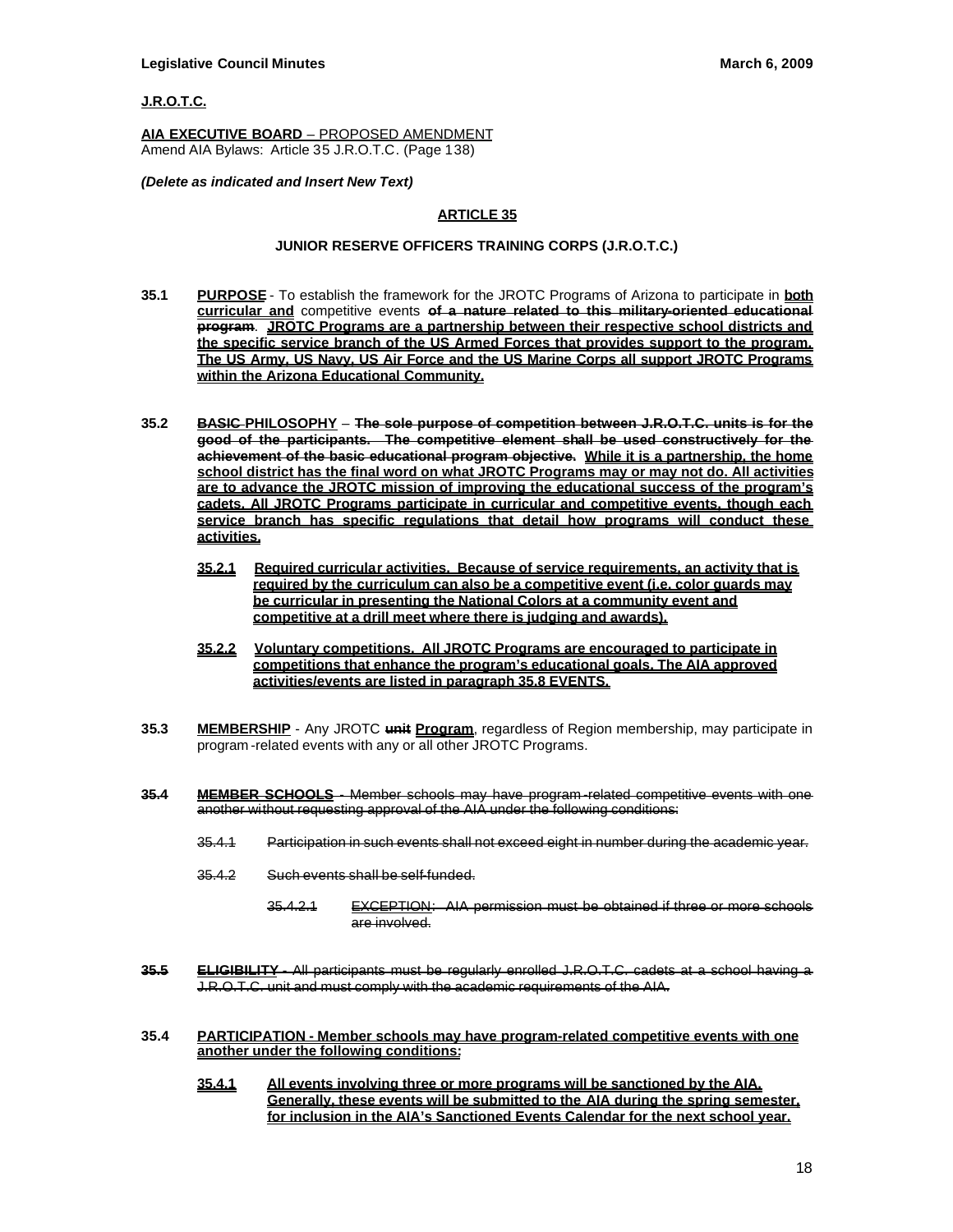- **35.4.2 All participants must be regularly enrolled JROTC cadets at a school having a JROTC program and must comply with the academic requirements of the AIA.**
- **35.4.3 The primary intent is to ensure participation by the widest number of cadets. While there may be a small number of JROTC Cadets who compete in several categories of JROTC events similar to three sport athletes, their level of participation shall not be at the exclusion of other cadets nor exceed that of other multi-sport athletes at that school.**
- **35.4.4 JROTC events will be self-funded.**
- **35.6 SEASON** The season for activities is the academic year.

*DETERMINATION: The AIA Executive Board determined that the J.R.O.T.C. program is considered part of the curriculum of the school and that the program is under the jurisdiction of the school district governing board. All J.R.O.T.C. postal matches may be held during the school year and only members of the J.R.O.T.C. unit may participate. (Ex. Bd. 8/77)*

- **35.5 SEASON - Generally, the season for JROTC activities is the academic school year which spans all three traditional sport seasons, fall, winter, and spring. However, there are unique events that occur outside the school year, sponsored by external organizations that are curricular in nature, and are of no cost to the school district. These activities will be approved with a case-by-case evaluation by the concerned school district, and coordinated with the AIA.**
- **35.76 JUDGES** Judges for competitive events will be unpaid volunteers from **military units or quasimilitary** organizations **that have expertise in the various skills and events being evaluated.**
- **35.87 AWARDS** Awards will normally be paid for by **budgeted U.S. Government funds** JROTC funds or donated by **military units or quasi-military** Veteran/Military organizations. Awards of the following nature may be presented:
	- 35.8.1 Rotating event trophies not to exceed **\$50.00 \$100.00** each in value.
	- 35.8.2 Retained event trophies or plaques not to exceed **\$25.00 \$50.00** in value.
	- 35.8.3 Individual awards or plaques, medals, ribbons or certificates not to exceed **\$10.00 \$25.00** each in value.
- **35.98 EVENTS – There are three main categories of JROTC events which encompass a vast area of expertise, competitive conditions, and evaluations: Drill & Ceremonies, Marksmanship, and Field Activities/Physical Fitness. These events may can be both JROTC curricular and competitive, depending on the situation and must meet the specific requirements and limitations on how their JROTC programs may participate in these areas as stipulated by each Military Service. Additionally, each Military Service stipulates minimum expectations for the number of events in each category in which a program must participate.**

Any events not listed above must be approved sanctioned by the AIA Executive Board. J.R.O.T.C. program -related competitive events include the following:

- 35.9.3 Performance of Elementary Skills
- 35.9.4 Exhibition Drill
- 35.9.5 Physical Fitness<br>35.9.6 Marksmanship
- Marksmanship
- **35.8.1 Drill & Ceremonies: Broadly, the definition of Military Drill & Ceremonies is derived from the relevant service manuals (i.e., US Army FM 3-21.5) and the Standing Operations Procedures (SOP) of each organization. Community support events (parades, presentation color guards, honor guards) are distinct from competition Drill Meets which involve judging and awards.**

<sup>35.9.1</sup> Parades<br>35.9.2 Close Or

Close Order Drill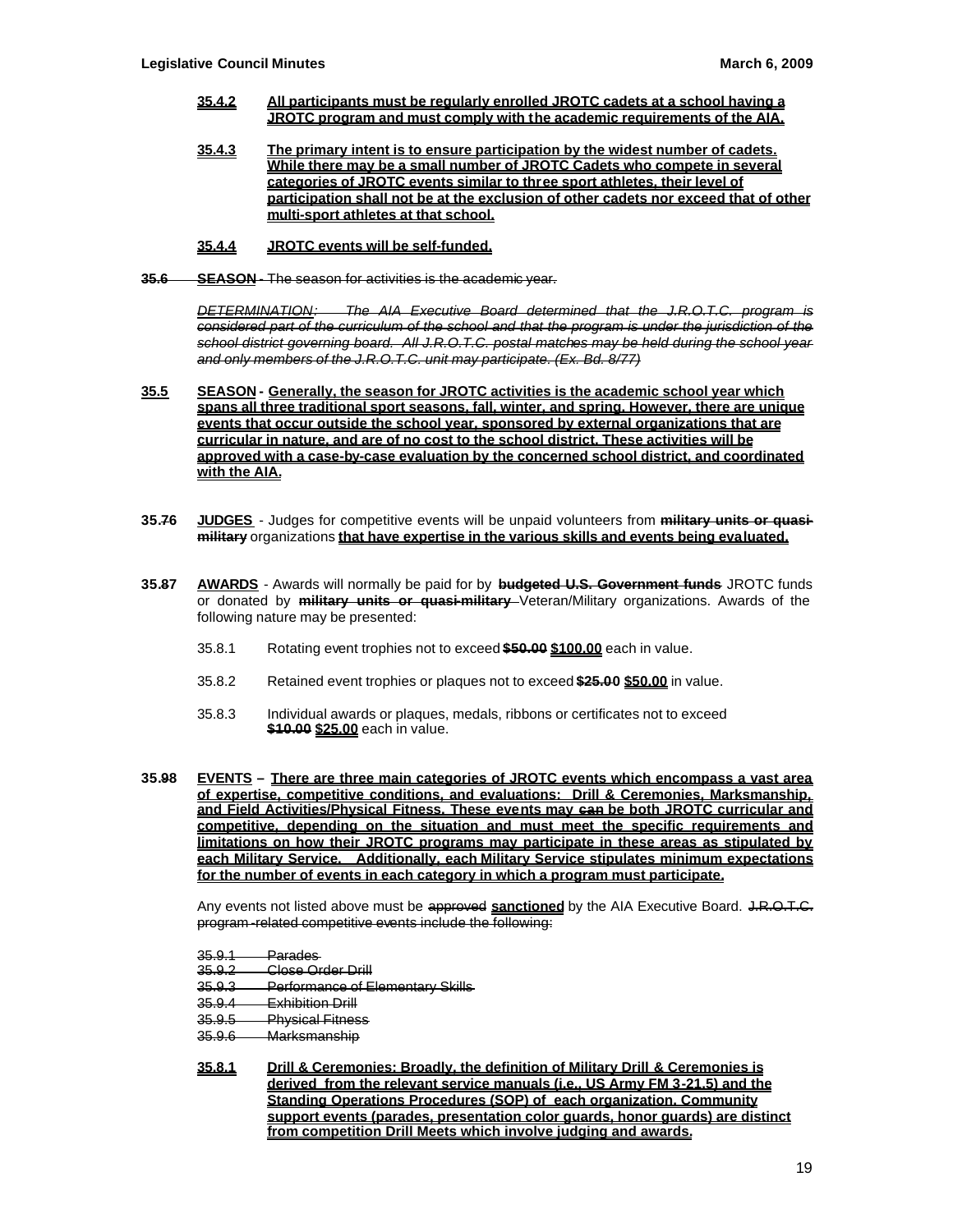- **35.8.2 Marksmanship: All shooting activities fall within this area, whose relevant regulations are derived from the Civilian Marksmanship Program (CMP) and the National Rifle Association (NRA). Critical for all shooting activities is the teaching of safety and the maintaining of safe firing conditions.**
- **35.8.3 Field Activities/Physical Fitness: This area includes activities that are the most physical in nature: Field Activities: Orienteering, Mountaineering, Leadership Reaction Courses, etc.; Physical Fitness: Fitness Tests (Presidential and Military), Running (Track and Cross Country), Team/Relay Events, etc.**
- **35.10 LIMITATION OF PARTICIPATION** The limitation as to the number of events in which an individual member of a J.R.O.T.C. unit may participate is set out in Section 35.4 above.
	- 35.10.1 Despite the preceding paragraph, individual participation in events must be drawn from the widest possible philosophy in order to preclude a small element from any J.R.O.T.C. unit from representing the unit in the majority of events.

MOTION WAS MADE BY SHEILA BAIZE AND SECONDED BY MIKE GRIFFITH TO ADOPT THE PROPOSAL AS PRESENTED. **MOTION PASSED (Votes Cast: Yes-39; No-0; Abstain-0)**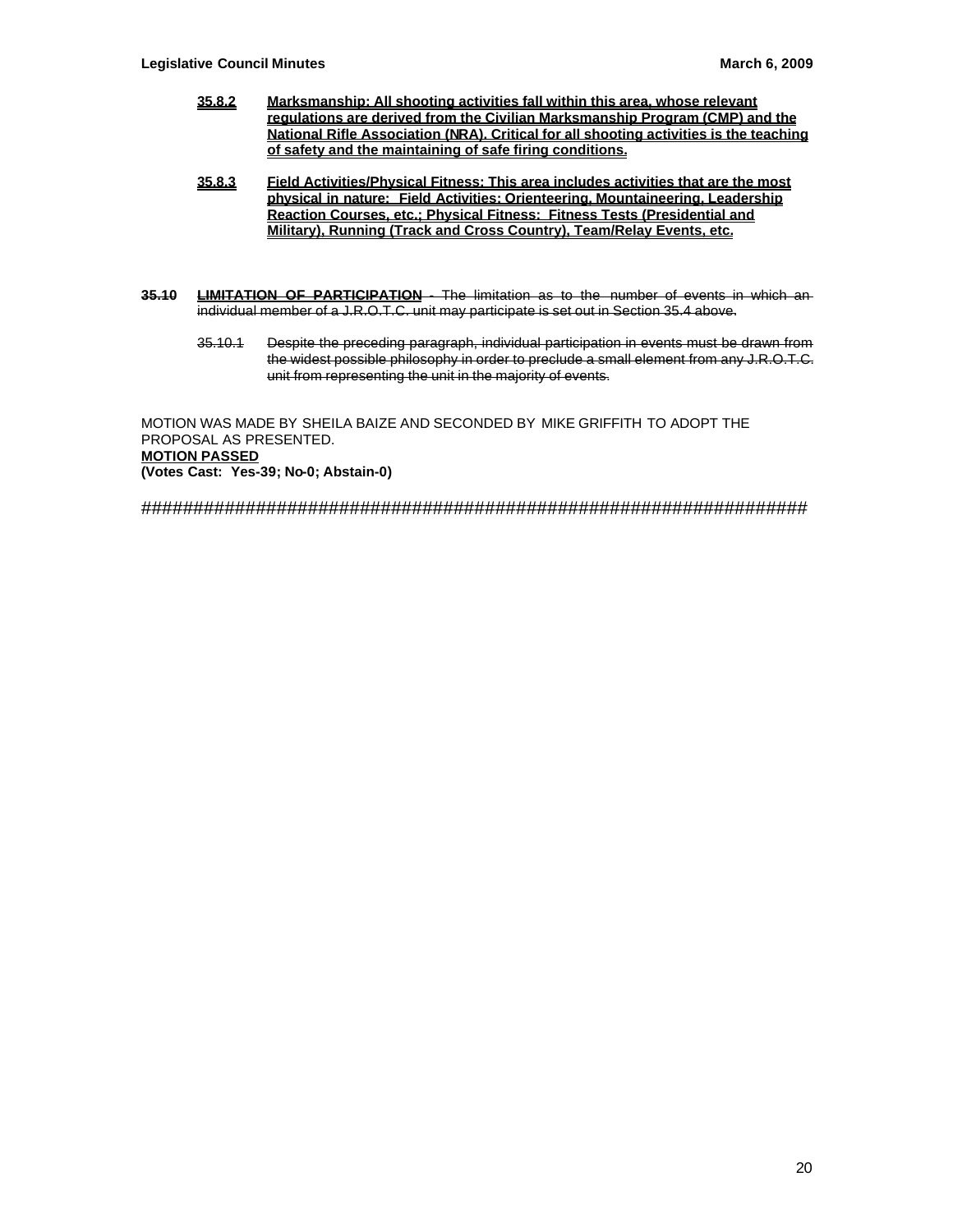# **SPEECH AND DEBATE**

**AIA EXECUTIVE BOARD** – PROPOSED AMENDMENT Amend AIA Bylaws: Article 36 SPEECH AND DEBATE (Page 140)

#### *(Delete as Indicated and Insert New Text)*

### **ARTICLE 36**

#### **SPEECH AND DEBATE AND THEATRE**

- **36.1 SPEECH AND DEBATE AND THEATRE ADVISORY COMMITTEE** The Speech **and** Debate and Theatre Advisory Committee (SD**T**AC) shall be an ad hoc advisory committee of the AIA Executive Board.
	- 36.1.1 Members will be as follows:
		- 36.1.1.1 Conference Directors Must be an AIA member school speech **or** debate **or theatre** coach. The term of office shall be three years.

Conference Directors shall be elected as follows:

| 1A-3A Conference - | 3 Members |
|--------------------|-----------|
| 4A Conference -    | 3 Members |
| 5A Conference -    | 3 Members |

- 36.1.1.2 President of the Forensic League of Arizona.
- 36.1.1.3 State Chairperson of the International Thespian Society.
- 36.1.1.4 Chairperson of the Arizona District of the National Forensic League.
- 36.1.1.5 Administrators of all Conferences shall represent their respective Conferences.
- 36.1.1.6 The Vice-President of the Forensic League of Arizona.
- 36.1.1.7 The Treasurer of the Forensic League of Arizona.
- 36.1.1.8 The Secretary of the Forensic League of Arizona, who will act as the Recording Secretary of the committee.
- **36.2 PURPOSE** To establish the framework which will provide the opportunity for AIA member schools to participate in State Speech **and** Debate **and Theatre** Tournaments with the following educational values in mind:
	- 36.2.1 Develop the skills of communication.
	- 36.2.2 Develop appreciation of literature and drama.
	- 36.2.3 Promote the teaching of speech and drama in secondary schools.
- **36.3 MEMBERSHIP** Any member school is eligible to participate in AIA sponsored speech **and** debate **and theatre** activities.
- **36.4 ORGANIZATION** The state will be divided into three Speech **and** Debate **and Theatre** Conferences, consisting of 1A-3A Conference schools, 4A Conference schools and 5A Conference schools. Any exception to this alignment must be recommended by the SD**T**AC and approved by the AIA Executive Board.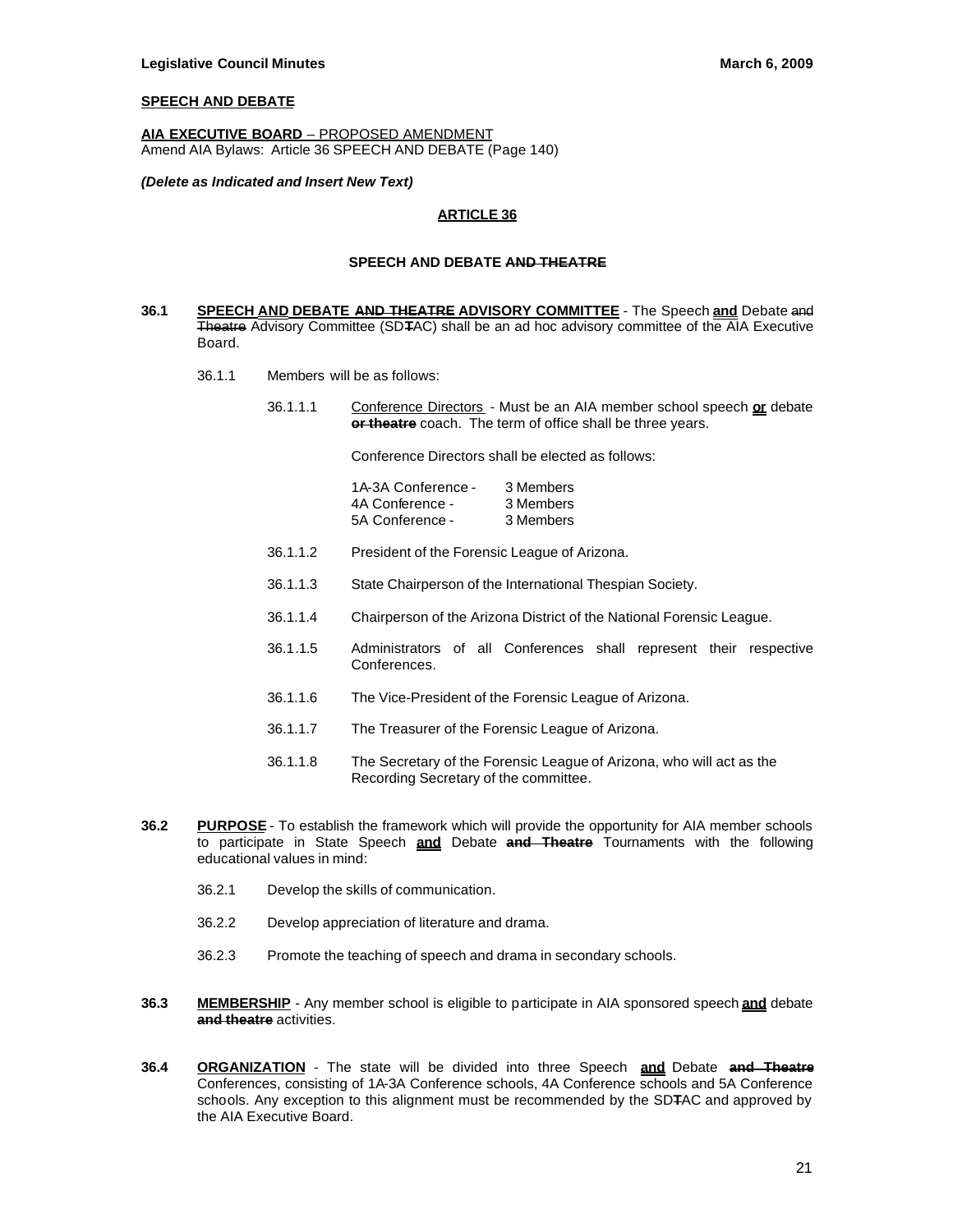- 36.4.1 The SD**T**AC may elect ad hoc nonvoting members to serve on the Committee for one year; renewable term.
- 36.4.2 The President of the Forensic League of Arizona shall serve as the chairperson of the SD**T**AC.
- 36.4.3 The State Tournament Committee will be the members of the SD**T**AC.
- 36.4.4 Duties of Chairperson and Directors
	- 36.4.4.1 It shall be the duty of the SD**T**AC Chairperson to:
		- 36.4.4.1.1 Serve as spokesperson for all phases of speech **and** debate **and theatre** activity at the state level.
		- 36.4.4.1.2 Preside at meetings of the SD**T**AC.
		- 36.4.4.1.3 Coordinate the planning and administration of the various Conference State Speech **and** Debate **and Theatre** Tournaments. He/She shall designate the Directors of each Conference tournament.
		- 36.4.4.1.4 Attend and assist the Directors in the management of one of the Conference State Speech **and** Debate **and Theatre** Tournaments.
		- 36.4.4.1.5 The SD**T**AC Chairperson or a designee shall be responsible for the records of the State Speech **and** Debate **and Theatre** Tournaments. **and accounting for all funds. These records shall be audited annually by the AIA**.
		- **36.4.4.1.6 The SDAC Chairperson or a designee shall be responsible for all tournament related revenue and expense accounting in accordance with the AIA Operations Handbook.**
	- 36.4.4.2 Duties of all members of the SD**T**AC:
		- 36.4.4.2.1 Serve as spokesperson for all phases of speech **and** debate **and theatre** activity at the Conference level.
		- 36.4.4.2.2 Attend all meetings called by the SD**T**AC.
		- 36.4.4.2.3 Forward all necessary information from the Conference to the SD**T**AC.
		- 36.4.4.2.4 Conference Directors shall serve as Directors of their respective Conference State Speech **and** Debate **And Theatre** Tournaments. **and account for all funds. These records shall be audited annually by the AIA.**
		- **36.4.4.2.5 Conference Directors shall be responsible for all tournament related revenue and expense accounting in accordance with the AIA Operations Handbook.**
		- 36.4.4.2.**56** Serve as committee of their respective Conference Tournaments.
- **36.5 EVENTS NEEDING SANCTION** Speech **and** Debate **and Theatre** events may be held at the following level:
	- 36.5.1 High school (e.g. Forensic League of Arizona**, International Thespian Society**), college or university invitational tournaments and/or festivals: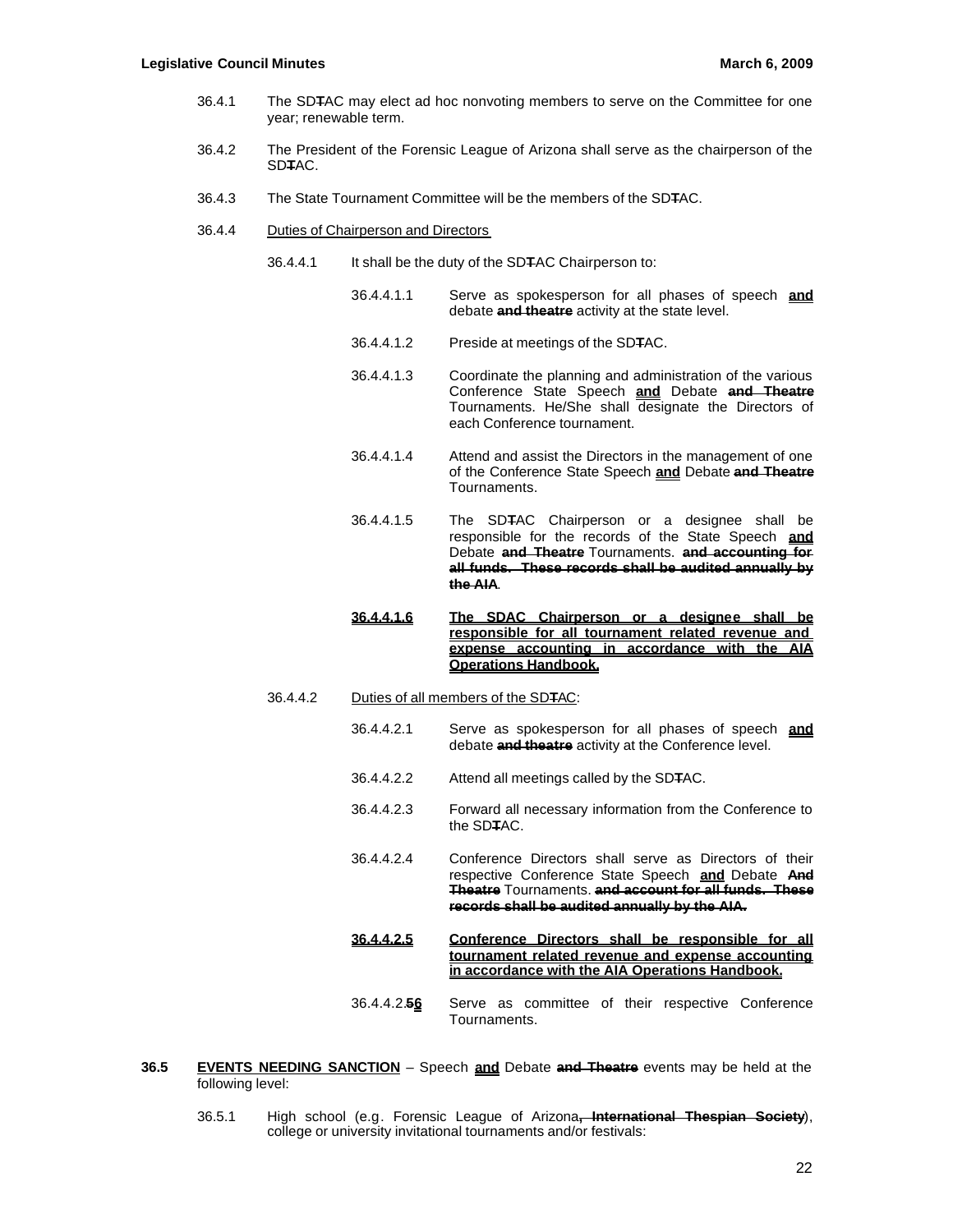- 36.5.1.1 Only AIA member or associate member schools may participate.
- 36.5.1.2 Each host school shall assume control and res ponsibility for the types of activities and for the rules governing these activities.
- 36.5.1.3 Each host school shall clear dates for such events with the SD**T**AC and obtain AIA approval.
- 36.5.2 All contests other than those herein enumerated must be lis ted as approved in the AIA Master Calendar. If a contest is not listed in the Master Calendar, coaches or principals shall communicate with the AIA office.
- **36.6 OFFICIAL RULES** The **SD**T**AC** shall publish the AIA Speech **and** Debate **and Theatre** Tournament Rules Book. The Tournament Rules Book shall be updated annually with current rules and regulations. The Tournament Rules Book will include: official rules of conduct, tournament management procedures, descriptions and rules for specific events, and awards to be presented to participants.
- **36.7 SEASON OF COMPETITION** The season of competition shall begin September 1 and end April 30.

## **36.8 TOURNAMENTS - STATE**

- 36.8.1 Speech **and** Debate **And Theatre** State Tournaments shall be held in the following manner:
	- 36.8.1.1 There will be a 1A-3A Conference, a 4A Conference and a 5A Conference state tournament held the third weekend in March. If there is a religious holiday conflict, then the tournament weekend will be changed to the nearest non-conflict weekend.
	- 36.8.1.2 All schools will advance to their respective Conference state tournaments. Rules for advancing to state tournaments will be set forth in the AIA Speech **and** Debate **and Theatre** Rules.
- 36.8.2 Financing Tournament expenses shall be covered by entry fees which shall be set by the SD**T**AC and specified in the AIA Speech **and** Debate **and Theatre** Tournament Rules **and shall be approved by the AIA Executive Board.**
- 36.8.3 Eligibility All students participating in contests sponsored or sanctioned by the AIA must meet domicile and academic requirements. *(See Article 15)*

MOTION WAS MADE BY TONI CORONA AND SECONDED BY TOM FINNERTY TO COMBINE AND ADOPT AGENDA ITEMS **28 & 31 - SAME DECISION ON BOTH ITEMS MOTION PASSED (Votes Cast: Yes-39; No-0; Abstain-0)**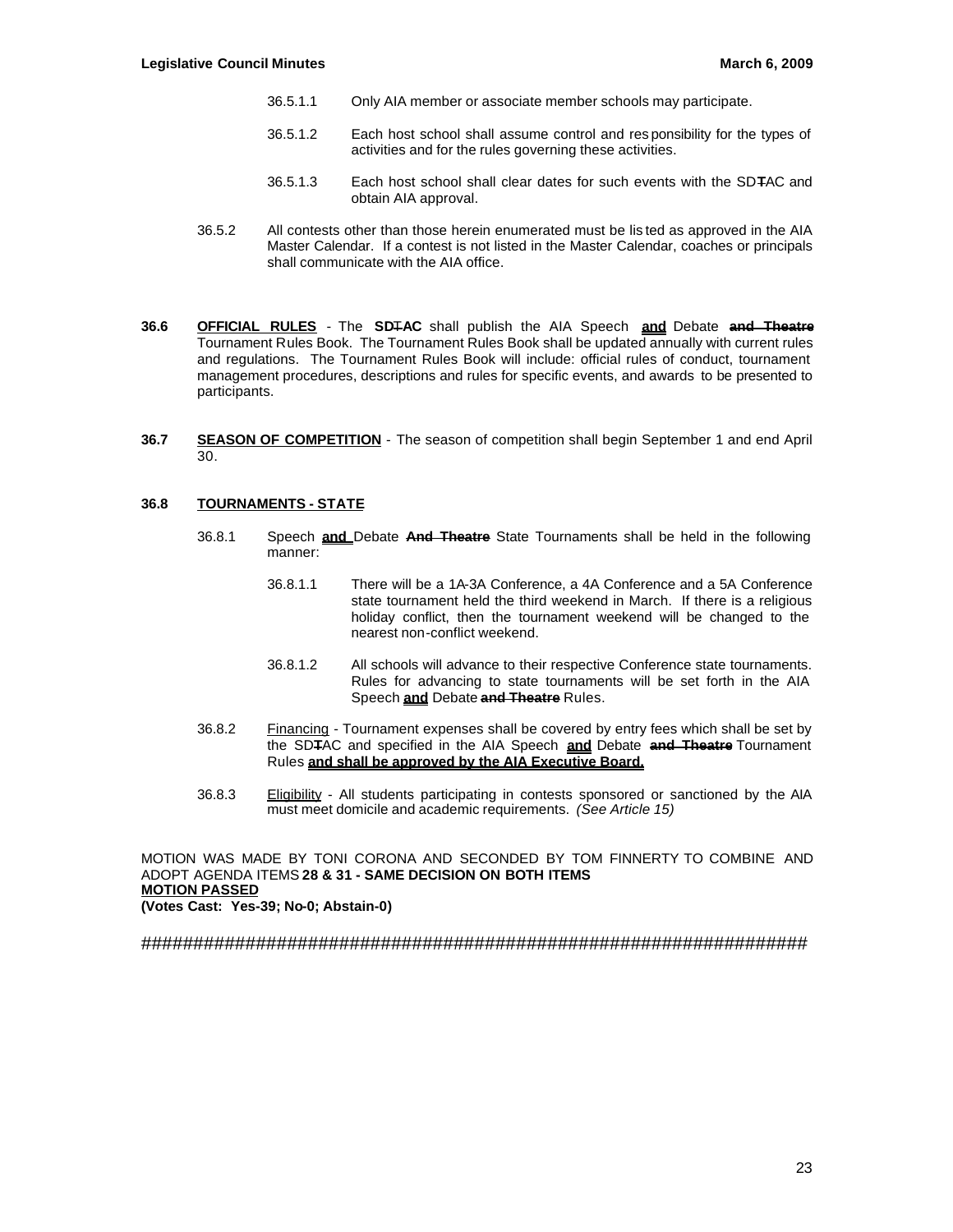# **COMPETITIVE ACTIVITIES**

### **AIA EXECUTIVE BOARD** – PROPOSED AMENDMENT

Amend AIA Bylaws: Article 37 Spiritline, Section 37.9 Competitive Activities, Paragraph 37.9.1 (Page 144)

### *(Insert New Text)*

### **ARTICLE 37 – SPIRITLINE**

- **37.9 COMPETITIVE ACTIVITIES** The following criteria shall be used for spiritline competition activities:
	- 37.9.1 Activity Participation in AIA Sanctioned Invitationals or State Competition Spiritline is an AIA activity in which member schools may choose to participate in AIA sanctioned invitationals and/or an annual AIA state competition.
		- **37.9.1.1 Member schools who register for an AIA Sanctioned State Qualifier and/or an annual AIA State Championship shall be expected to uphold their contractual obligation to avoid a withdrawal violation.**
		- **37.9.1.2 In the case of a school's failure to fulfill its contractual obligation to compete at an AIA Sanctioned State Qualifier and/or an annual AIA State Championship, the procedure under 37.9.1.2.1 and 37.9.1.2.2 shall apply and the Form 16.4 shall be forwarded to the AIA office for placement on the next AIA Executive Board meeting agenda.**
			- **37.9.1.2.1 Schools in violation at an AIA Sanctioned State Championship shall compete in the Performance Cheer category only at an AIA Sanctioned State Qualifier during the following school year.**
			- **37.9.1.2.2 If the violation occurs at an AIA Sanctioned State Qualifier, the school in violation will be ineligible to compete at an annual AIA State Championship of that same school year.**

MOTION WAS MADE BY KIM OWENS AND SECONDED BY JOE WRIGHT TO ADOPT THE PROPOSAL AS PRESENTED. **MOTION FAILED (Votes Cast: Yes-5; No-34; Abstain-0)**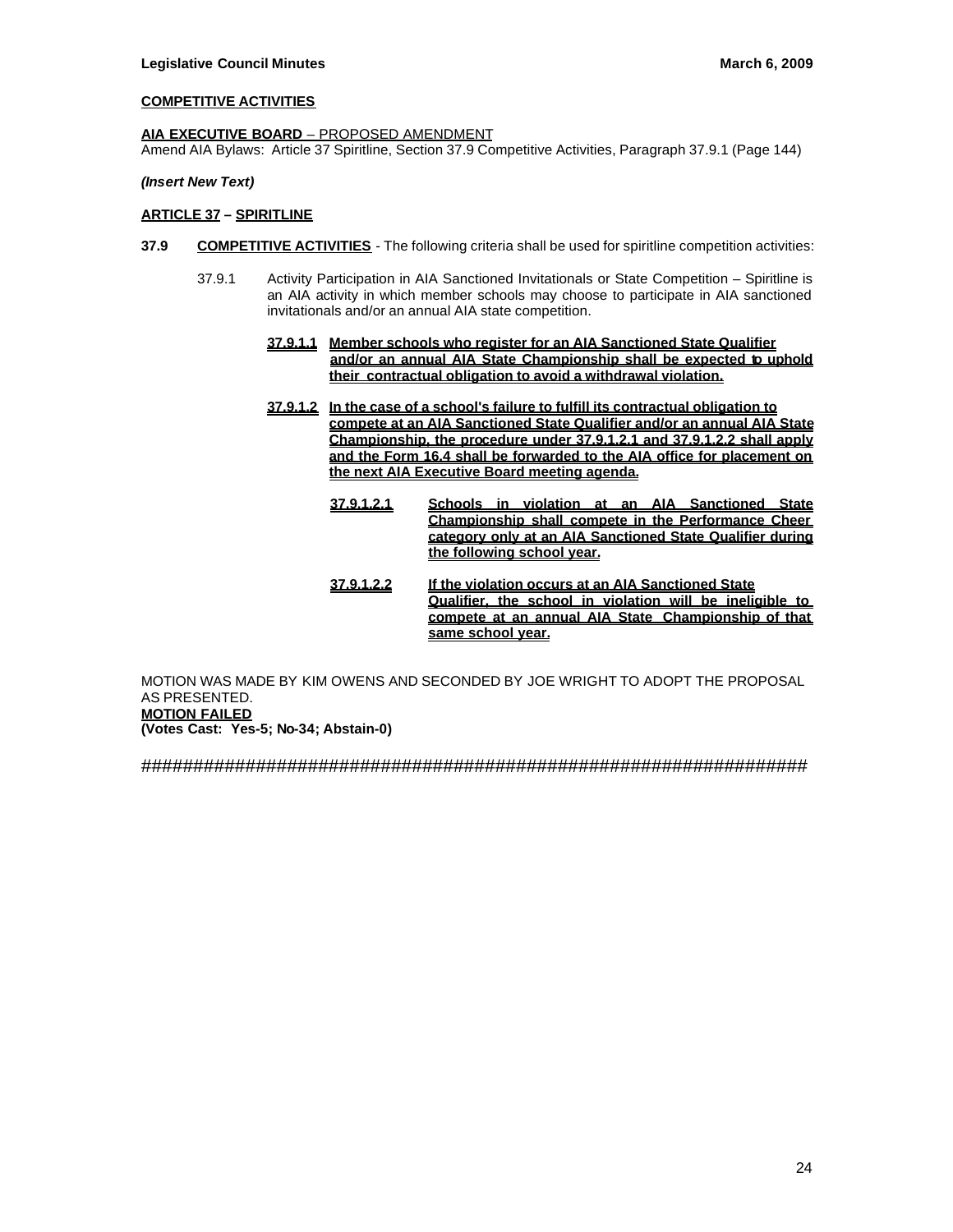# **NONSCHOOL / CLUB PARTICIPATION (NEW)**

### **AIA EXECUTIVE BOARD** – PROPOSED AMENDMENT

Amend AIA Bylaws: Article 37 Spiritline, Section 37.12 Non School / Club Participation (New) (Page 144)

### *(Insert New Text)*

## **ARTICLE 37 – SPIRITLINE**

## **37.12 NONSCHOOL/CLUB PARTICIPATION**

**37.12.1 A student who is a member of a school Spiritline team shall not practice or compete with any other cheer/pom group, team, club, organization, association, etc., in that athletic-activity during the interscholastic season of competition. For purposes of this rule, the interscholastic season of competition shall begin with the first week of permissive football and concludes with the individual school's last basketball game, including State competitions. Any student violating the above rule shall forfeit his/her eligibility for a minimum of the balance of the season for that athletic-activity or up to a maximum of one calendar year.**

> *DETERMINATION: An individual student may take private lessons anytime except during the school day or during school practice sessions. Schools shall not pay for, arrange or in any way provide these individual private lessons. Individual private lessons shall not be used to circumvent or evade the nonschool/all-star participation rule and any such use of private lessons will be considered a violation of the nonschool/all-star participation rule. (Ex. Bd. 2/18/03) (This excludes competitive dance and gymnastics).*

MOTION WAS MADE BY JOE WRIGHT AND SECONDED BY MARVEN BUSBY TO ADOPT THE PROPOSAL AS PRESENTED. **MOTION PASSED (Votes Cast: Yes-33; No-6; Abstain-0)**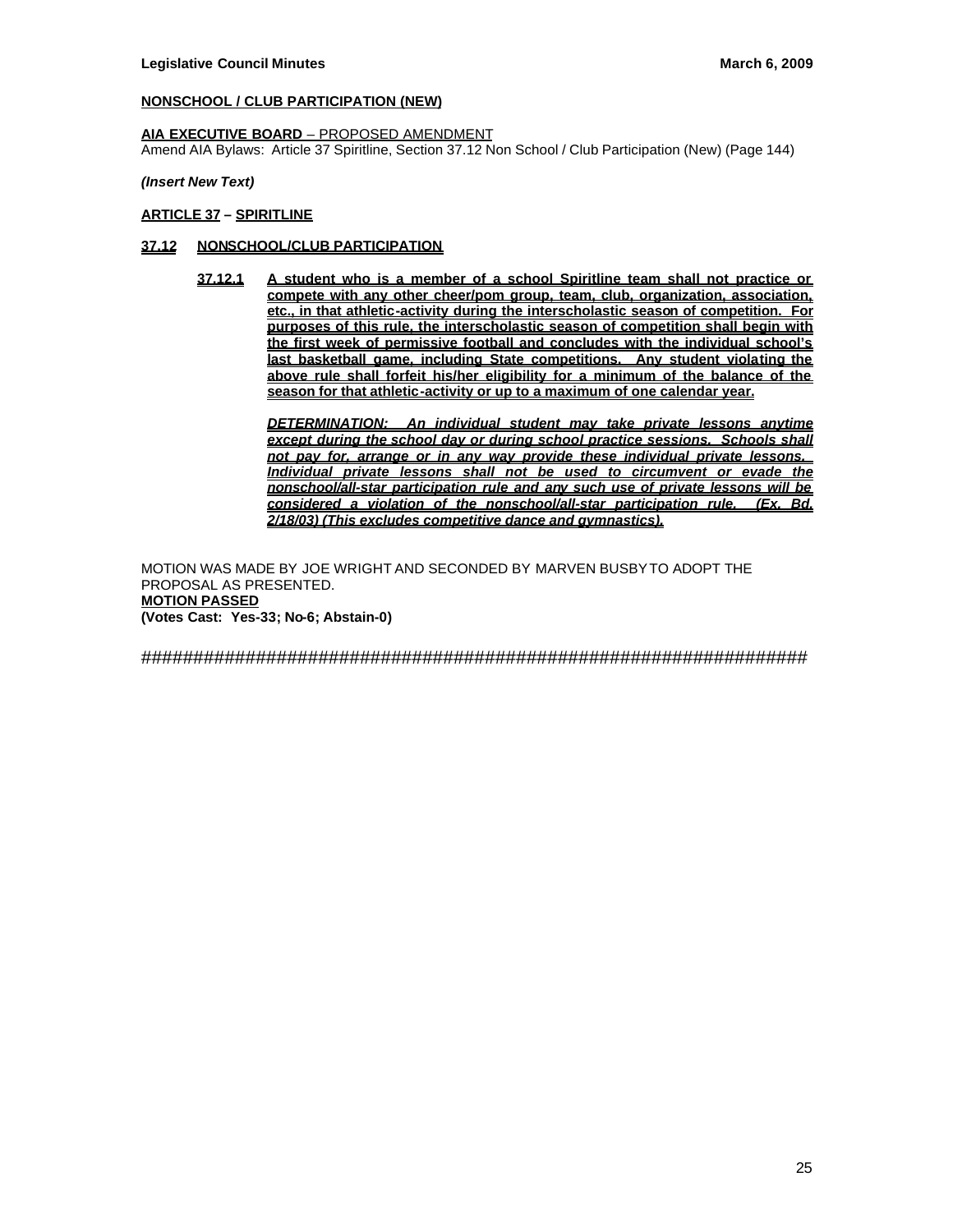### **THEATRE (NEW)**

#### **AIA EXECUTIVE BOARD** – PROPOSED AMENDMENT Amend AIA Bylaws: Article 38 Theatre (NEW)

### **ARTICLE 38 (NEW)**

## **THEATRE**

#### **38.1 THEATRE ADVISORY COMMITTEE** - The Theatre Advisory Committee (TAC) shall be an ad hoc advisory committee of the AIA Executive Board.

- 38.1.1 Members will be as follows:
	- 38.1.1.1 Conference Directors Must be an AIA member school theatre coach. The term of office shall be two years.

Conference Directors shall be elected as follows:

1A-3A Conference - 2 Members 4A Conference - 2 Members 5A Conference - 2 Members

- 38.1.1.2 State Chairperson of the International Thespian Society (Arizona Thespians).
- 38.1.1.3 Northern Area Representative.
- 38.1.1.4 Central Area Representative.
- 38.1.1.5 Southern Area Representative.
- 38.1.1.6 A representative from the AIA Speech and Debate Committee.
- 38.1.1.7 State One Act Chairperson
- **38.2 PURPOSE**  To establish the framework which will provide the opportunity for AIA member schools to participate in Theatre Festivals with the following educational values in mind:
	- 38.2.1 Develop the skills of communication.
	- 38.2.2 Develop appreciation of literature and drama.
	- 38.2.3 Promote the teaching of drama in secondary schools.
- **38.3 MEMBERSHIP**  Any member school is eligible to participate in AIA sponsored theatre activities.
- **38.4 ORGANIZATION**  The state will be divided into three Theatre Conferences, consisting of 1A-3A Conference schools, 4A Conference schools and 5A Conference schools. Any exception to this alignment must be recommended by the TAC and approved by the AIA Executive Board.
	- 38.4.1 The TAC may elect ad hoc nonvoting members to serve on the Committee for one year; renewable term.
	- 38.4.2 The Chairman of the Thespian Society (Arizona Thespians) shall serve as the chairperson of the TAC or the committee shall elect a Chairman
	- 38.4.3 The State Tournam ent Committee will be the members of the TAC.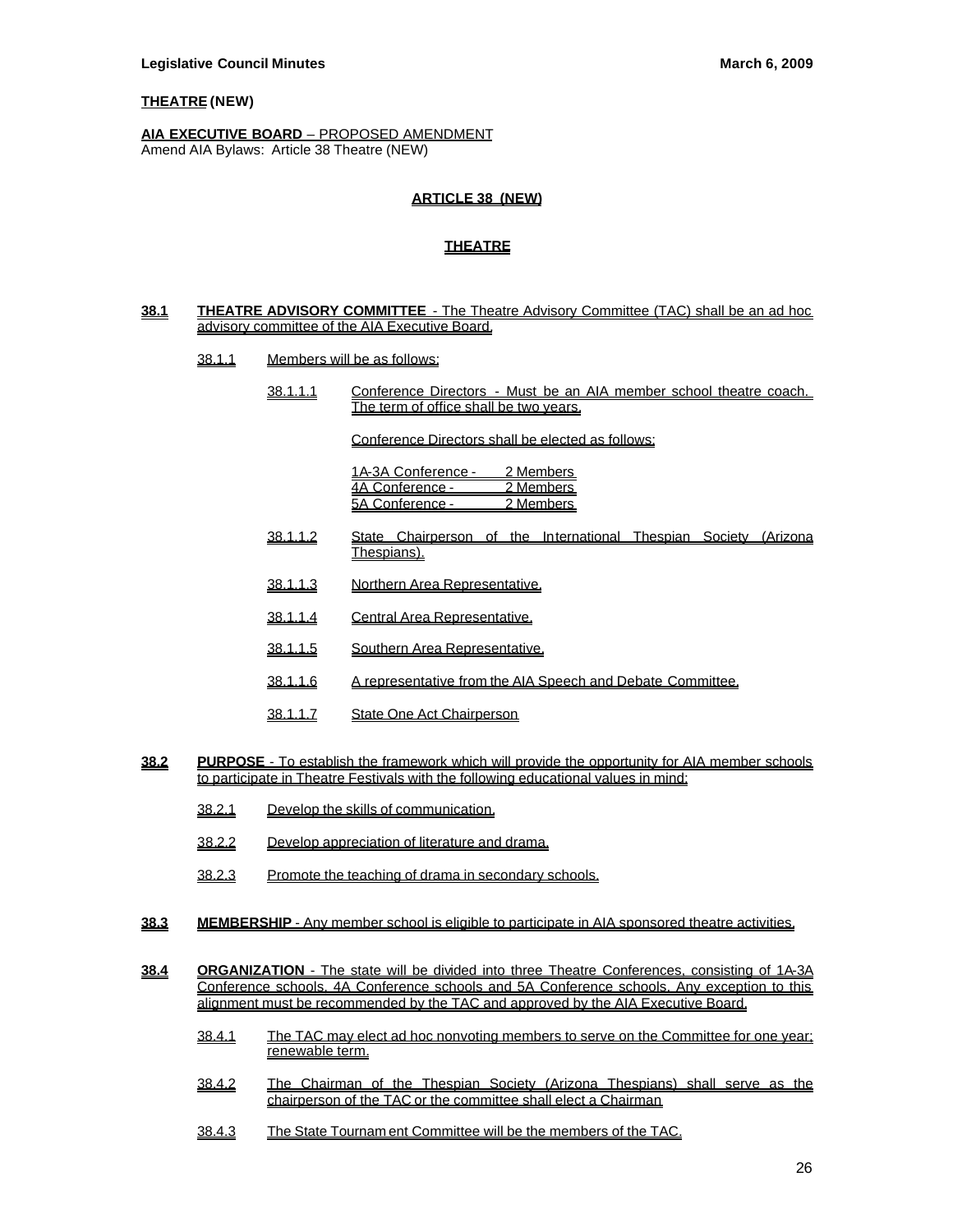38.4.4 Duties of Chairperson, Directors and Area Representatives

| 38.4.4.1 | It shall be the duty of the TAC Chairperson to: |                                                                                                                                                                                                                      |  |  |
|----------|-------------------------------------------------|----------------------------------------------------------------------------------------------------------------------------------------------------------------------------------------------------------------------|--|--|
|          | <u>38.4.4.1.1</u>                               | Serve as spokesperson for all phases of theatre activity at<br>the state level.                                                                                                                                      |  |  |
|          | <u>38.4.4.1.2</u>                               | Preside at meetings of the TAC.                                                                                                                                                                                      |  |  |
|          | <u>38.4.4.1.3</u>                               | Coordinate the planning and administration of the various<br>Conference Theatre Festivals (Northern AZ Acting<br>Festival. Central AZ Acting Festival. Southern AZ Acting<br>Festival) with the Area Representative. |  |  |
|          | 38.4.4.1.4                                      | Attend and assist the Directors and Area Representatives<br>in the management of one of the Area Acting Festivals.                                                                                                   |  |  |
|          | <u>38.4.4.1.5</u>                               | The TAC Chairperson or a designee shall be responsible<br>for the records of the Area Acting Festivals and the State<br>One Act Festival.                                                                            |  |  |
|          | 38.4.4.1.6                                      | The TAC Chairperson or a designee shall be responsible<br>for all tournament related revenue and expense<br>accounting in accordance with the AIA Operations<br>Handbook.                                            |  |  |
| 38.4.4.2 |                                                 | Duties of all members of the TAC:                                                                                                                                                                                    |  |  |
|          | <u>38.4.4.2.1</u>                               | Serve as spokesperson for all phases of theatre activity at<br>the Conference level.                                                                                                                                 |  |  |
|          | 38.4.4.2.2                                      | Attend all meetings called by the TAC.                                                                                                                                                                               |  |  |
|          | <u>38.4.4.2.3</u>                               | Forward all necessary information from the Conference to<br>the TAC.                                                                                                                                                 |  |  |
|          | 38.4.4.2.4                                      | Area Representatives shall serve as Directors of their<br>respective Acting Festivals.                                                                                                                               |  |  |
|          | 38.4.4.2.5                                      | Area Representatives shall be responsible for all acting<br>festival related revenue and expense accounting in<br>accordance with the AIA Operations Handbook.                                                       |  |  |
|          | <u>38.4.4.2.6</u>                               | Serve as committee of their respective Conference<br>Festivals.                                                                                                                                                      |  |  |

### **38.5 EVENTS NEEDING SANCTION** - Theatre events may be held at the following level if approved by TAC:

- 38.5.1 High school (e.g. Forensic League of Arizona, International Thespian Society), college or university invitational tournaments and/or festivals:
	- 38.5.1.1 Only AIA member or associate member schools may participate.
	- 38.5.1.2 Each host school shall assume control and responsibility for the types of activities and for the rules governing these activities.
	- 38.5.1.3 Each host school shall clear dates for such events with the TAC and obtain AIA approval.
- 38.5.2 All contests other than those herein enumerated must be listed as approved in the AIA Master Calendar. If a contest is not listed in the Master Calendar, coaches or principals shall communicate with the AIA office.